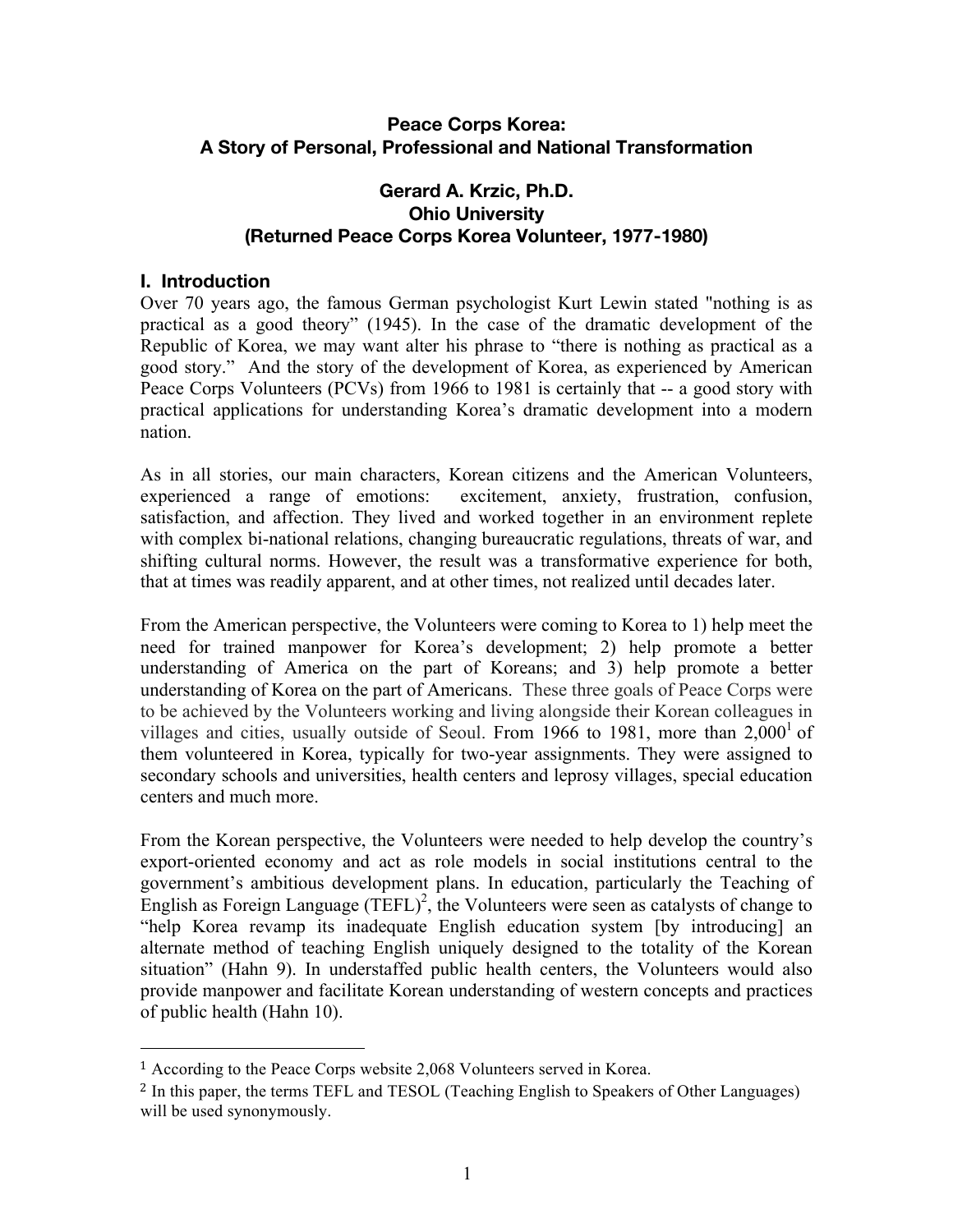The following pages will briefly describe the history of Peace Corps in Korea, the daily living experiences of the Volunteers who resided in the villages and cities of the Republic, and the impact of those experiences on their lives in their post-Peace Corps years. The story is told through the voices of the Volunteers and Peace Corps Staff either in their writings, interviews or survey responses<sup>3</sup>. It is impossible in this brief account to include the stories of all the Volunteers and Staff. The names cited are not meant to signify the most prominent individuals; rather, they serve as examples of the more than 2,000 stories that can be told. I hope this depiction, however brief, will give the reader an understanding of Peace Corps in Korea. Any historical inaccuracies or mistakes in this representation are my responsibility.

### **II. Peace Corps Korea**

### *A. The Luck of the Irish*

 

Our story begins on September 16, 1966 in The *Land of the Morning Calm.* A strong breeze swept across the peninsula as the door of a chartered Pan American flight from Hawaii via Midway Island opened and one hundred, well-dressed young Americans descended the stairs onto the Gimpo International Airport tarmac. Unlike other corps from America, the members of this group didn't wear uniforms or stand at rigid attention. They didn't have short haircuts and generally didn't respond with "Yes Sir" or "No Sir." Their leader didn't have four stars on his shoulders. He was Kevin O'Donnell, a pragmatic problem-solver, an Irish-American business executive from Ohio, who left the corporate life in order to serve as the first Director of Peace Corps Korea. Kevin recalled his job interview for the position:

*I went through a whole series of interviews in Washington [to be a Peace Corps Director] and I ended up with the opportunity to choose two or three different countries. I sat down with the head of the East Asian Pacific region and he said, 'Forget those other countries, Kevin. Korea is for you. You got to go to Korea.' He told me about the people. He said they were wonderful people. 'The language is a jawbreaker but you scored high on your MLAT [language aptitude] test. It's going to be difficult and I need someone like you to go over there and lead it.' He also said 'Oh, by the way, Kevin, the Koreans are known as the Irish of the Orient. And I said 'Oh they are?' And I looked at the calendar and it was March 17, St. Patrick's Day. The stars are lined up. Go to Korea. (Kevin O'Donnell Interview)*

By accepting the offer to be the first Director of Peace Corps Korea, Kevin was joining a unique initiative in American history. The Peace Corps was born out of President John F. Kennedy's call to his fellow Americans in his inaugural address on January 20, 1961: "My fellow Americans, ask not what your country can do for you, ask what you can do for your country" (Kennedy). The President's call to service was met with an enthusiastic response on the part of young Americans. As a result, on September 22, 1961, Congress

<sup>3</sup> In summer 2016, the author surveyed 285 Returned Peace Corps Volunteers for this article.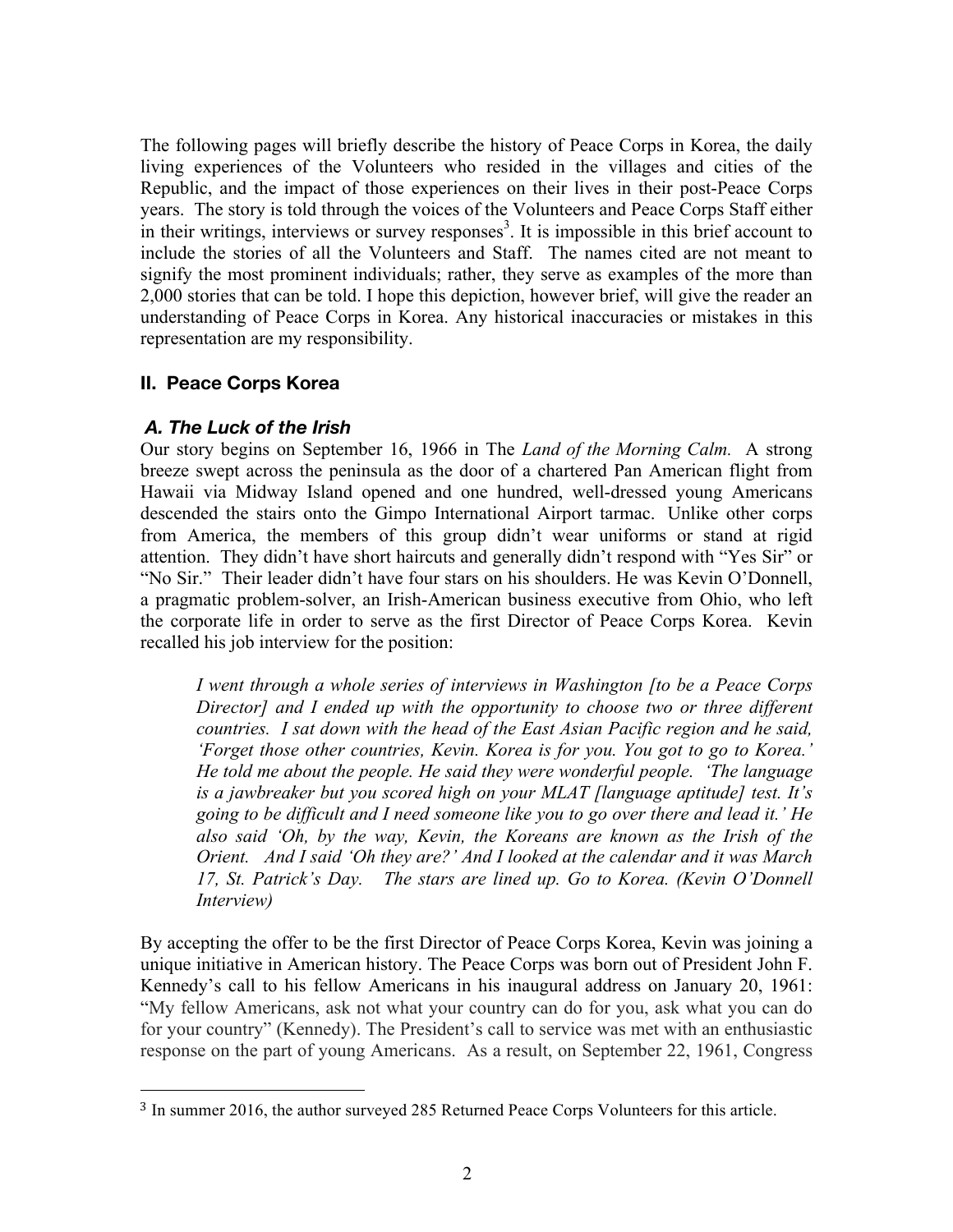authorized \$40 million to create the U.S. Peace Corps, an organization that "shall make available to interested countries and areas men and women of the United States qualified for service abroad and willing to serve under conditions of hardship, if necessary" (Peace Corps Act). In spite of the Korean government's requests since the inception of Peace Corps in 1961, it took five years for the first Volunteers to reach Korea (Korea Program 8).

### **B. The Early Years -1966-1970 (K1 to K12):** 고생 끝에 낙이 온다

The Korean proverb 고생 끝에 낙이 온다 (At the end of hardship comes success) characterized the first four years of Peace Corps in Korea. During this time, the Peace Corps staff, the Volunteers, the Korean government and Korean co-workers struggled to find the best utilization of the Volunteers. Korea of 1966, unlike Korea of the  $21<sup>st</sup>$ century, was largely rural based, had a per capita Gross Domestic Product (GDP) of \$105, had a citizenry unfamiliar with interacting with Westerners, and was in the early stages of building its export-driven economy. Korea also had a gap of approximately 45% fewer teachers in the secondary schools than the desired number authorized by law and suffered from a shortage of health care professionals (Planning 3).



Source: World Bank Data

 

With these conditions and with the need to prepare a citizenry who would be ready to contribute to a modern economy, education was high on the Korean government's priority for Peace Corps. Thus, for the initial group of Volunteers, the Korean government asked for one hundred teachers. The majority of the first Volunteers (known as  $K-1$ <sup>4</sup> were trained for TEFL; however, the group also included twenty-four science and eight physical education teachers since developing modern scientific technology and

<sup>4</sup> Peace Corps groups in Korea were designated with the letter K and a number to signify their chronological order of arrival in country. K-1 was the first group and K-51 was the final group. One group – K-33 – was cancelled due to university closings during political unrest in 1974.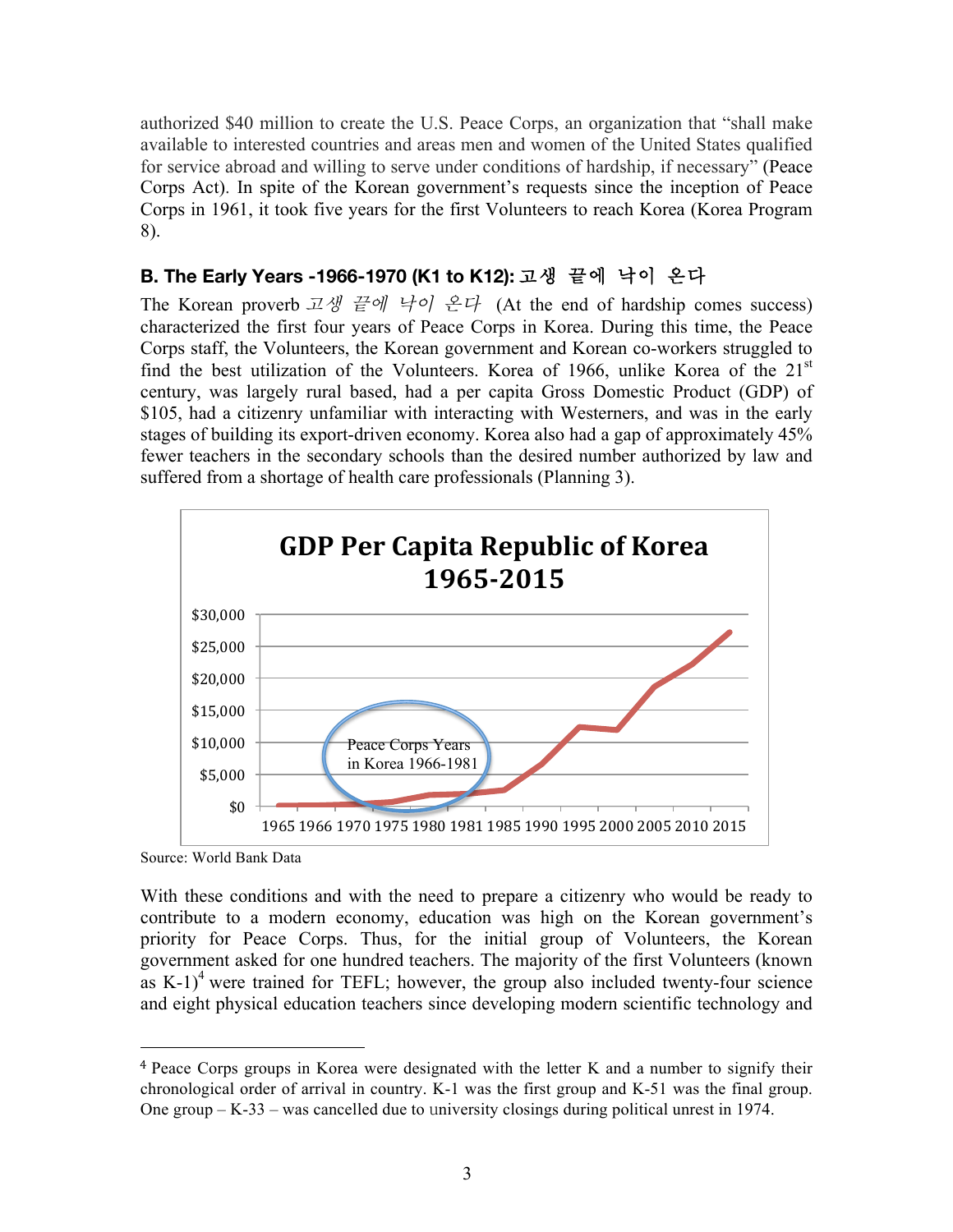promoting attitudes of cooperation and responsibility along with physical fitness were important to the government (Planning 4). However, not everything went according to plan once the Volunteers arrived in Korea and were assigned their duties. Volunteer David Lassiter (K-1) described his experience:

*I was assigned and taught English conversation in a junior and senior girls high school in Uijeongbu, Kyonggi Do [*의정부,경기도]*. That's about 30 kilometers north of Seoul and a similar distance from the DMZ. English teaching methodology in Korea was traditional and focused on reading and grammar. College entrance exams focused on this approach so naturally that was the way it was taught in the secondary school system. So while most high school graduates could read and write English, hardly anyone could speak it. Our challenge was to first bring English conversation into the picture and second, to influence the shift in emphasis away from reading, writing and grammar.* 

*In my first year, I was assigned to teach one hour a week to every middle and high school class. There were about 800 students in the school so this was a rigorous schedule. The English conversation class was to be in addition to the existing grammar and reading classes which were more frequent and taught by Korean teachers.* It did not take long for me to recognize that students were not *remembering the conversational phrases, sentences and interactions they had been taught the previous week. It seemed evident that this approach wasn't working and a waste of effort. I believed that if we maintained this approach the overall PC effort in Korea would not succeed. So I put together a plan, with the help of our PC staff advisors, to concentrate the conversation teaching time to three hours a week and limited to the high school classes. Convincing the other English teachers and the principal of this was no easy task. Like most school systems, they were resistant to change and the argument from a twenty- threeyear-old neophyte teacher. It was an uphill battle. At the same time, PC wanted to move me to Seoul to teach in a university for my second year where my efforts might have a better chance at success. I was highly tempted by this. But I figured if I could get my school to go with this new idea of more intensive conversation classes with fewer students I'd stay in Euijongbu [*의정부] *to see it through. The plan was approved. I spent my second year more full of energy than ever and happy to see my students increasingly able to speak to each other in English.*

In spite of David's apparent success, it soon became evident to Peace Corps that placing the Volunteers in high schools was not the best use of personnel. Thus, Peace Corps proposed to the Korean government a broader-based English teaching program (Korea Program 1). Subsequent groups of education Volunteers (K-2, K-3 and K-5) were posted to a variety of levels throughout the Korean education system. By May 1968, it was reported that 217 to 224 PCVs were involved in education in the Republic (Korea Program 1).

Just as the Korean education sector experienced inadequate facilities and manpower in the 1960s, the public health sector also suffered from the poor delivery of health services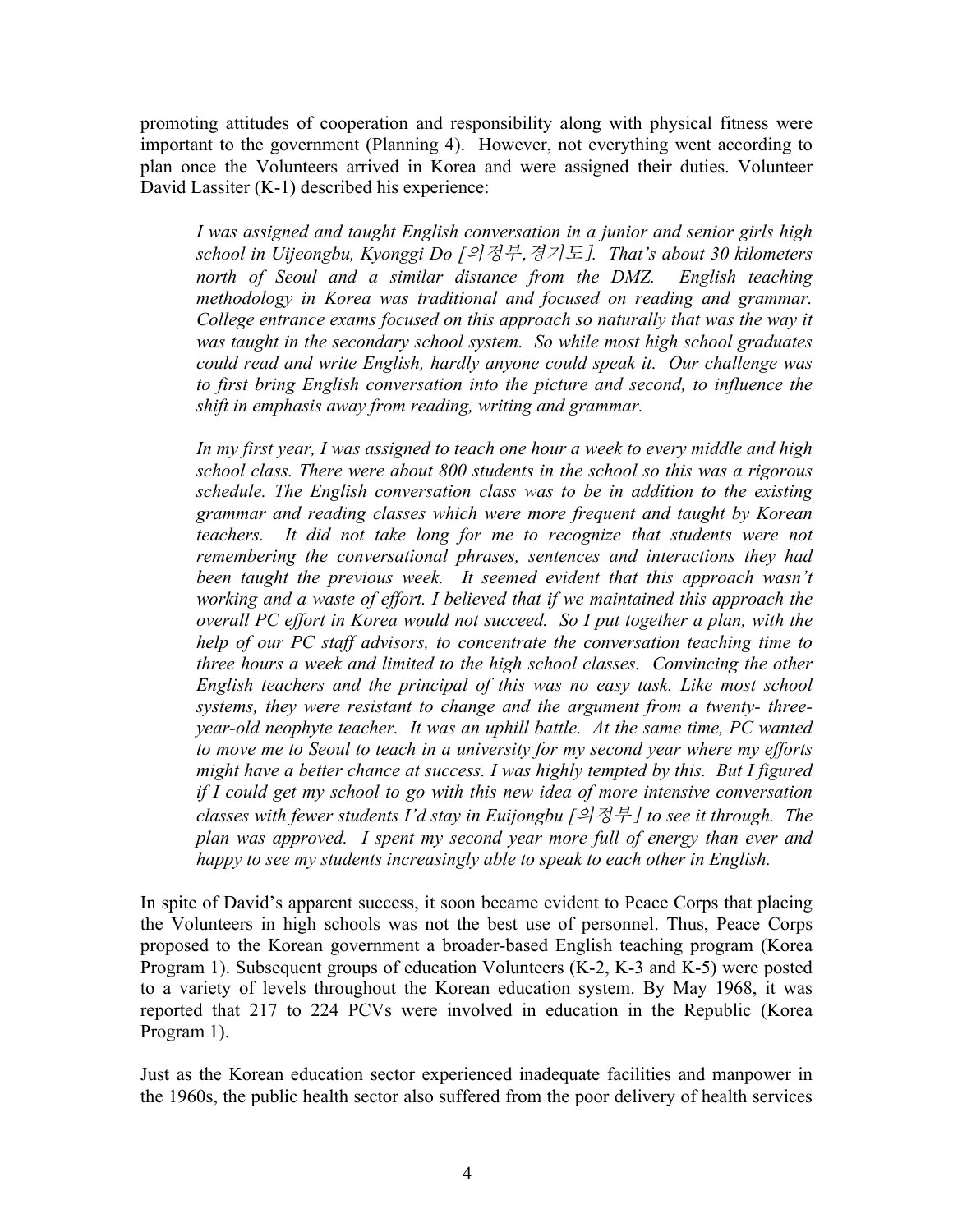in the rural areas due to a lack of government funding and trained medical personnel. To help remedy this problem, in December 1967, sixty-eight K-4 Volunteers arrived in Korea to work in rural health with a focus on treating respiratory illnesses and communicable diseases such as Tuberculosis (TB). They were quickly followed by thirty-six more Volunteers (K-6) in January 1968. Both groups were initially assigned to *myeon* (면) Health Sub-centers to work with Korean co-workers, many of whom were new to their positions (Korea Program 1-2). The Volunteers, particularly those with medical or paramedical backgrounds, were seen as one remedy for the lack of trained Korean personnel in the rural areas. However, after five months in country, Peace Corps discovered that a previously unrecognized problem was the lack of an organized administrative structure to record which citizens in the countryside were receiving immunizations, medicine and other medical services (Korea Program 9-10). Thus, in addition to their health care duties, the Volunteers were tasked with assisting in the creation of administrative processes to maintain health records.

Like the education Volunteers, the health Volunteers also experienced program challenges. Uneasy in vaguely defined jobs, they also did not have the necessary language proficiency to interact with citizens who spoke rural dialects. In the Volunteerproduced newsletter  $\alpha \not\perp \alpha \not\perp \alpha$  (Yeoboseyo)<sup>5</sup> John Carter (K-4) commented on the situation:

*At its onset, the health program had uniform (although somewhat vague) objectives . . . individuals . . . are trying in their own way to do something constructive . . . there are Volunteers working on rat control, patient records systems, baby-weighing services . . . Some Volunteers are working cooperatively on Health Fairs; others are working in coordination with various Korean educational and health organizations. . . Still others are working alone in the myeon (*면*) within the rough outlines of the original objectives of the Health Program, i.e., TB Control, Family Planning, MCH [maternal - child health], and in some cases, Public Health and Sanitation (*3).

The experiences of the early Volunteer groups in Korea reflected many of the challenges that Peace Corps programs faced throughout the world: How can the host country, in this case, Korea, properly utilize the manpower provided by Peace Corps? Particularly, manpower that is embodied in the form of a recent college graduate with limited Korean skills and on-site for a two-year assignment. In contrast, their Korean colleagues, who the Volunteers were expected to train or influence, may have had more experience and were certainly better in navigating Korean culture.

The young Americans, mostly in their mid-twenties, were usually idealistic in their motivation to serve and in their willingness to work hard. However, they often found

 

<sup>5</sup> This article will use the Korean Ministry of Culture and Tourism's standards of Romanization. In the original versions of the newsletter, 여보세요 was romanized as "Yobosayo." 여보세요 means *Hello.* Direct quotes of the Volunteers in this article will retain the original Romanization used.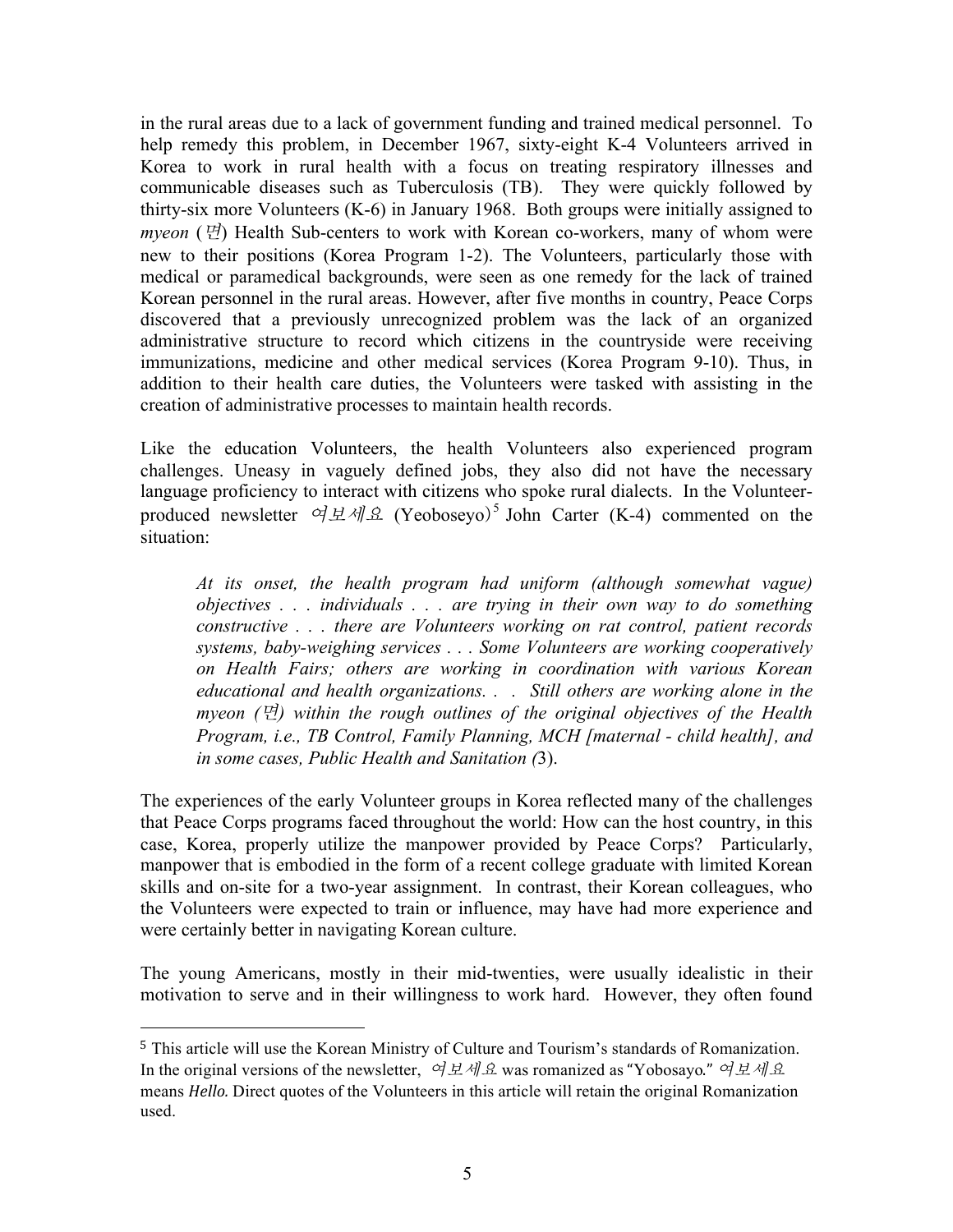themselves in what the cultural anthropologist Victor Turner called a "liminal period," a fertile "betwixt and between" context (Turner 96). In such a state, with only a basic living allowance and bereft of the comforts of their own culture and language, Volunteers came face-to-face with the realities of Korea, a nation just beginning to develop economically, but with an age-old culture shaped by a proud history and based on Confucian ethics and values. This "between-state," however, allowed the Volunteers to move from a mono-cultural, ethnocentric view of the world to one that was more open and intercultural. As a result, they could open their minds to a perspective that diverged markedly from the one they had brought with them. Many, however, were so absorbed by the demands imposed by language, the workplace, and life in general, they didn't realize that just as Korea was undergoing a national transformation, they too were experiencing their own transformation, one both intensely personal and professionally humbling as they transitioned from an idealized notion of a Peace Corps Volunteer to a Volunteer *in situ*. That transformative process forged a bond, a sense that they were no longer living among or "side by side" Koreans, but living *with* them (Buber 37).

For many, the lessons learned in this period could be as immediate as the one described by Volunteer Fred Toomey during his work to vaccinate the village children against TB:

*Problems developed because I attempted this program near the end of my tour of service . . . I, myself expected to do too much too quickly…I attempted to vaccinate an entire myeon's* [면] *qualifying children in 10 days, which is far too demanding. Dividing the myeon* [면] *in half . . . is sufficient due to the effort involved and the short time period caused by the expiration of the BCG [the main vaccination for TB] . . . Perhaps another PCV like George Cauthen or Brian Barry would be interested in such a program.* (Kun 33 34)

For other Volunteers, the lessons were not apparent until their post-Peace Corps life:

*It [Peace Corps service] changed my life in ways I never anticipated. What I learned about cross-cultural interaction, language, and human relations I feel I never would've learned if I'd never joined the PC and gone to Korea. I also learned valuable mental tools, including methods for attaining focus, calmness, and serenity. Social practices in Korean society vary from ours greatly, and this was also a valuable education. (2016 survey response)*

The difficulties that the Volunteers faced during their service did not preclude meaningful work being done in cooperation with their Korean co-workers. In a 1969 여보세요 newsletter, health Volunteer Kathy Stobbs reported on a health fair "puppet show" experience with her Korean co-workers and Peace Corps colleagues:

*Ever since last April, when a bunch of us first got the idea of having a health fair with a puppet team . . . [and] after much planning, talking, meeting and general working through of red tape . . . the Chon Puk* [전북] *PCVs put on the first health fair in Cathy Mathews' myeon* [면] *last August. . . . About 1,500 patients made use of the dental clinic, x-ray mobile, or general clinic . . . A little zip was*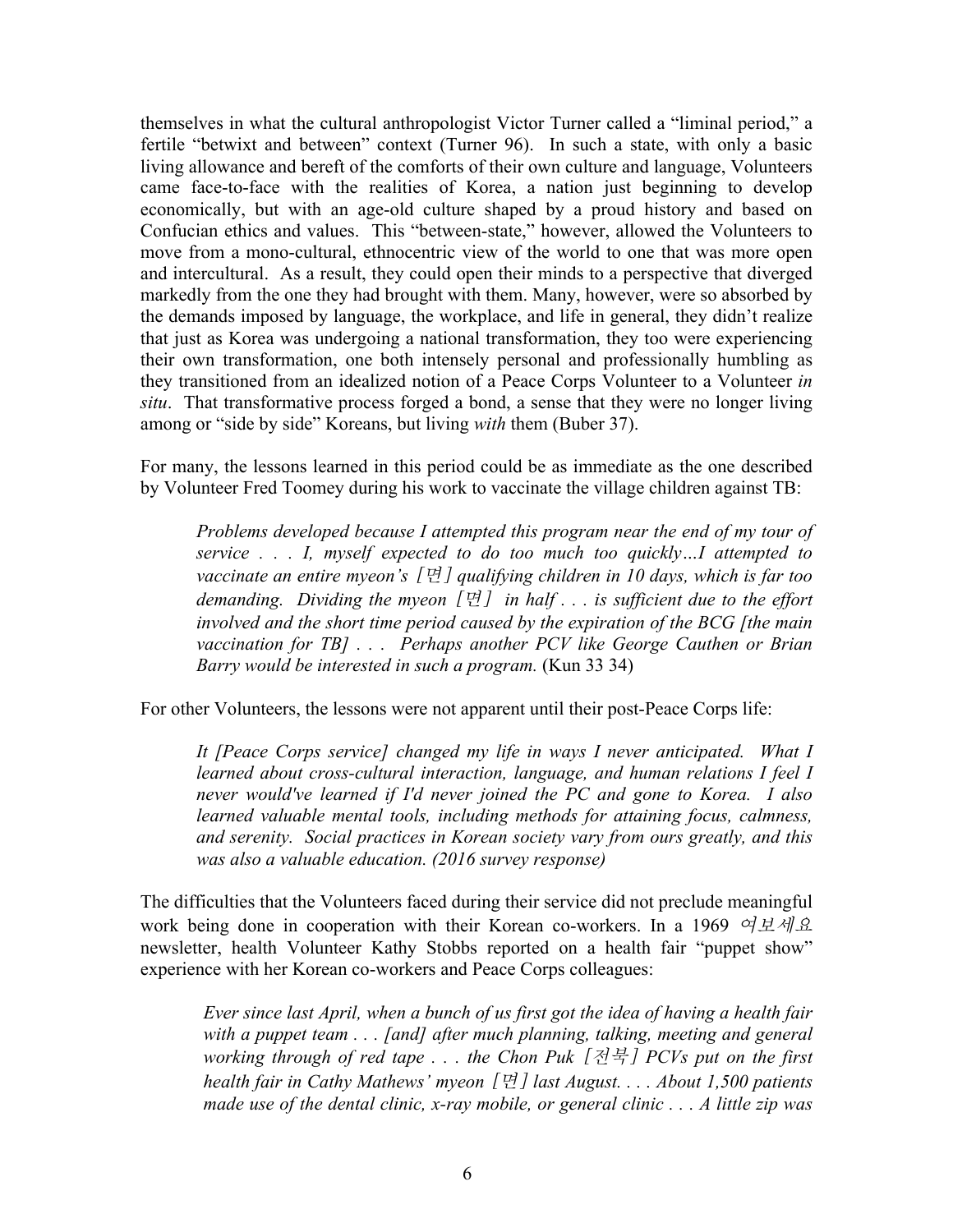*added to the occasion by several sterling performances in the entertainment department, both by the PCVS and Koreans.* 

*Seven months later, the PCVs put on a similar, but smaller fair in OonBong [sic] . . . We made some home visits to urge people to come . . . we went to some of the most remote rhees*  $[\vec{e}]$  *and had a number of lovely visits.... We talked mostly with ajumonies* [아주머니들] *and encouraged them to come to the fair. . . . Another day, my co-worker and I had a similar outing. . . . She was terrific in talking to the people*. *(4, 16)*

According to Kathy's report, the fair was a success with participation by the Volunteers and the Korean co-workers. The Volunteers handed out pamphlets and helped with 'traffic control' and mostly 'grooved' with the people. The Korean co-workers registered the patients and organized them for their examinations. The doctors performed physical exams until evening. A sudden snowfall and car trouble forced the medical team to stay overnight in the village, but the "calamity turned into a gala party." Kathy commented:

*This is how I always pictured PC. We served as catalysts, bringing the people with medical needs into contact with available resources. At the same time, we had a ball mixing and mingling with the people. The Oonbong health fair was indeed a fair to remember.* (16)

Similarly, Rick Laylin, a K-1 Volunteer, recalls that after his first year teaching English at a boys high school in Jeonju, he was assigned to Chonbuk National University to develop a TEFL training program for teachers in the province:

*That second year was a totally different experience from the first year, and not nearly as frustrating as the first year since I now had a year's worth of experience to draw upon. I made several new friends in the process, but still had the old friends as well, so it was doubly rewarding.* (Krzic)

The early years of Peace Corps Korea also featured Volunteers with unique skills being assigned to "special placements" outside of the health and education sectors. Volunteers were placed in the following organizations: the Housing, Urban and Regional Planning Institute (HURPI) to assist with a study of the new Seoul-Pusan highway and its effects on the surrounding countryside (Lane 4); the Chosun Hotel, the first "class A" tourist hotel, to teach English to future staffers in Korea's fledgling tourist industry (Sveda 3); the Holt orphanage in order to provide physical therapy services to children with congenital deformities (Moura 15); and the Sam Yook Children's Rehabilitation Center to work in occupational therapy for cerebral palsy and post-polio cases (Allred 5).

By the close of the decade of the 1960s and the beginning of the 1970s, Peace Corps and the Korean government now had four years of experience with Volunteers in country and had a better idea of the likely success and failures of programs. The health Volunteers began to focus more on TB control and the education Volunteers began to serve as English teacher trainers in institutions of higher education. Additionally, Peace Corps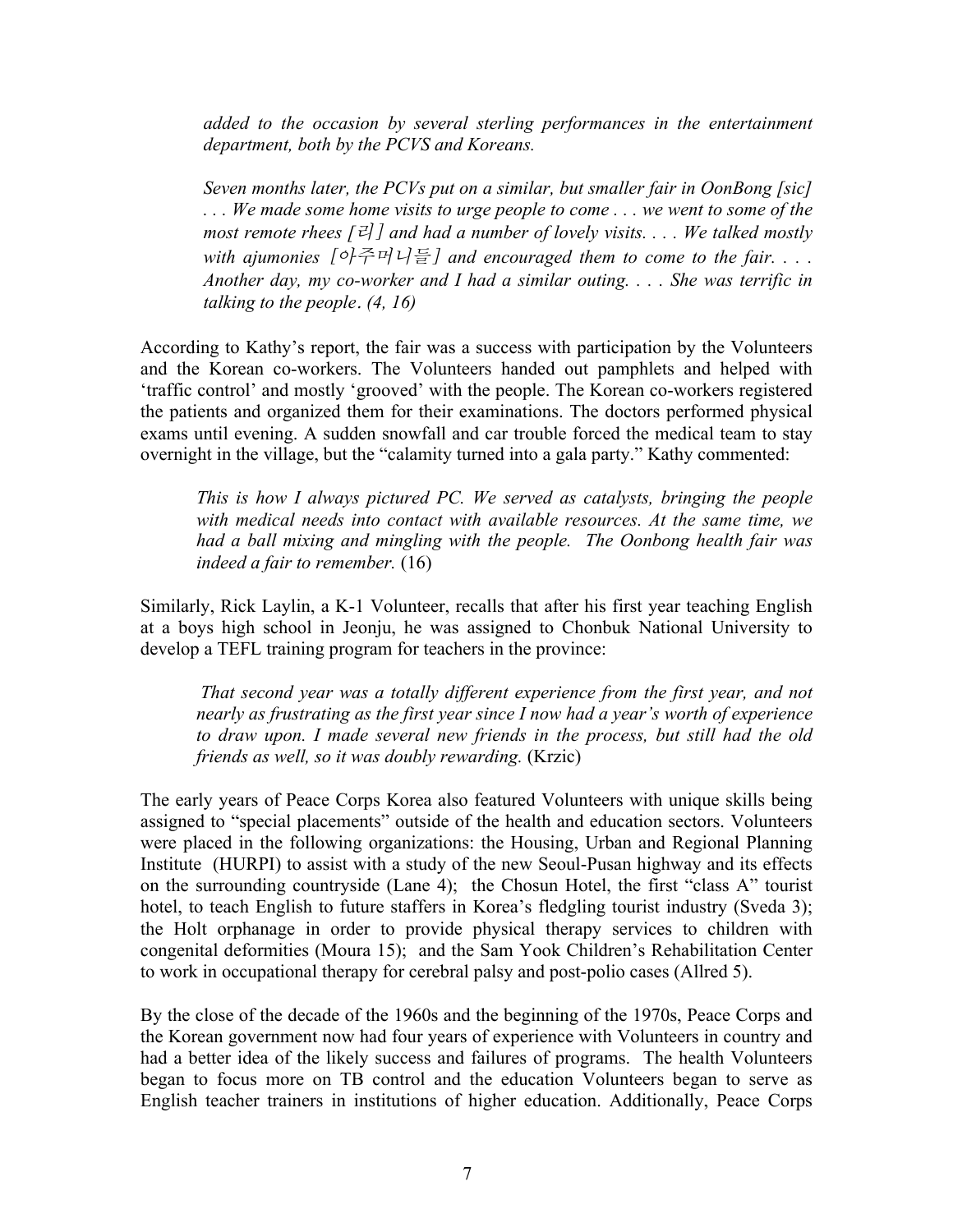pre-service training for Volunteers was now able to incorporate returned K-1 Volunteers who had recently completed their two-year assignments. Thus, for the first time, trainees could hear first-hand the experience of being a Volunteer from their peers. Charles Hobbie (K-8) describes his training experience in Hawaii:

*Most of the American training staff had taught English as members of the first group in Korea . . . and had been trained to be secondary level teachers. . . . We learned that we were the first group of Volunteers to be trained to be English, or TESOL (Teaching English to Speakers of Other Languages) instructors at universities and colleges. . . . Approximately half of the trainees at the center in Hilo [Hawaii, site of the training] were to be K VIIs, or K-7s. The other half were to be KVIIIs or K-8s. . . . The K-VIIs were to teach at teacher colleges and the K-VIIIs were to teach at universities. We were all to focus on teaching the methodology of teaching English, so as to teach future Korean teachers how best to teach English.* (53, 54)

Portending the future direction of the Peace Corps TEFL program, K-12 Volunteers were placed in provincial middle schools in co-teaching roles with Korean teachers. Special placements were still available to meet Korea's other development needs such as tourism (K-11). From insight gained from these initial years of experience, Kevin O'Donnell offered his perspective on Peace Corps Korea:

*We in Korea have a viable, real thing which we can work at improving. We'll never perfect it, because by its nature it's not perfectible. But we'll get a lot of satisfaction in the attempt." [We'll make] individual and collective progress toward meeting the second and third goals. We seem prone to measure our results with regard to the first goal only, I detect a tendency for us to have a sense of guilty feelings when progress in this goal isn't apparent.* (11)

## **C. The Middle Years - 1971-1976 (K-13 to K-40):** 비 온 뒤에 땅이 굳는다

Much like the ground needing rain to produce crops for the farmer, the initial years of Peace Corps Korea, with its trial and errors, provided the necessary conditions for programming to take shape into the 1970s. Education Volunteers were now primarily engaged in middle school instruction, university pre-service teaching and in-service teacher training. Health Volunteers were focusing on TB and maternal-child health care (MCH). Further innovations in both fields were to be introduced.

In education, Peace Corps, working in cooperation with the Ministry of Education (MOE), instituted middle school co-teaching assignments and in-service re-training for English teachers based on the recommendations of Seoul National University Professor Juck-Hyoon Hwang's report to Peace Corps in 1969. This initiative not only gave clarity to the role of the secondary school Volunteers but also gave Korean teachers "a more intensive exposure to oral English and new teaching techniques" (Hahn 2). Furthermore, a 1971 decision by the MOE "to give credits to the [Korean] teachers attending a vacation workshop taught by Volunteers provided further impetus to organizing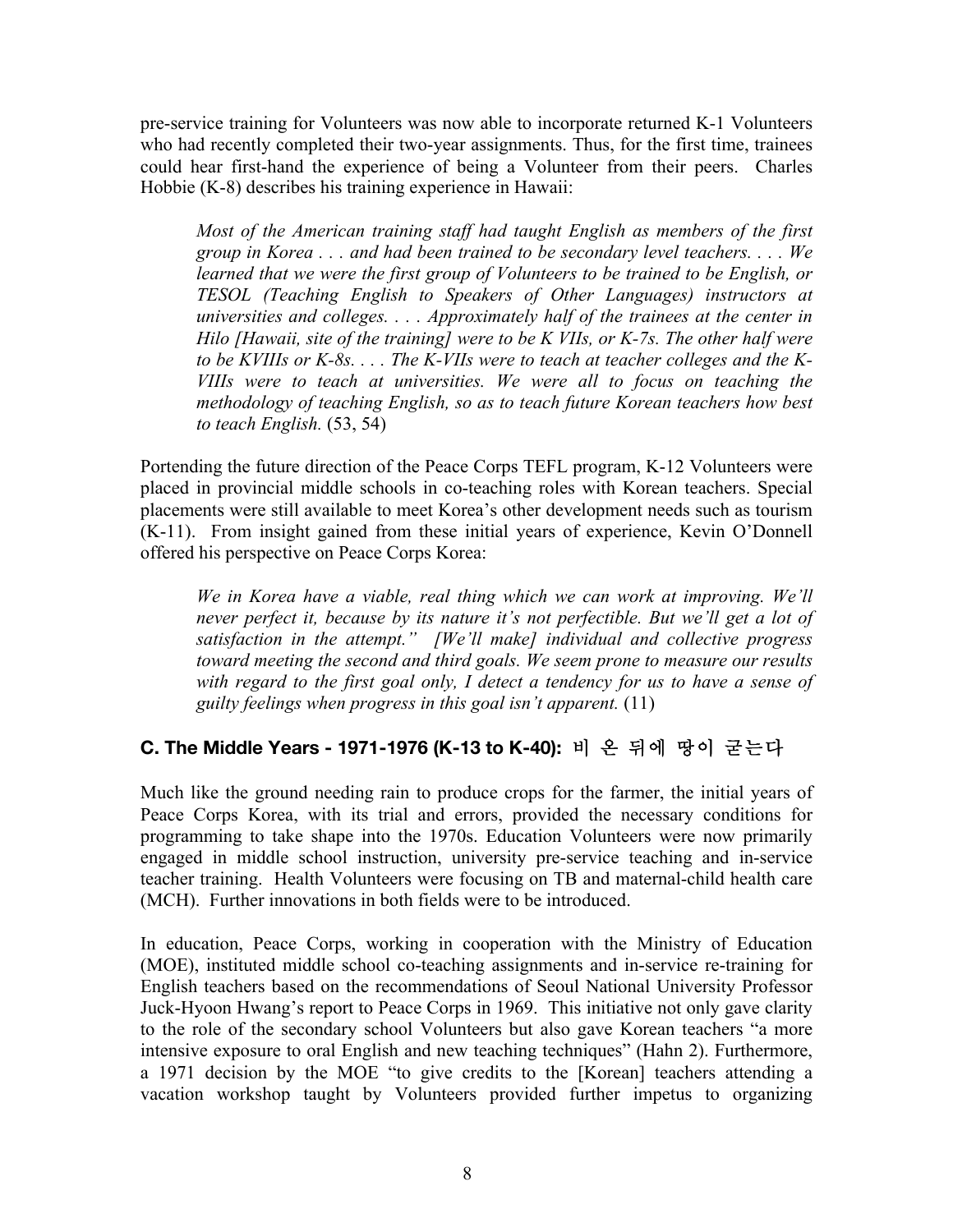provincial workshops" (Hahn 2, 3). Thus, in their second year of service, Volunteers would begin to conduct teacher-training workshops in a variety of locations outside their assigned schools (Hahn 3). At the university level, primary emphasis was on instructing future English teachers and secondarily to provide English instruction to students majoring in business, law, medicine and liberal arts and sciences. (Hahn 3-4). From 1967 to 1973, Volunteers were reported to have had contact with 2,000 English teachers and 350,000 students in school settings and to have facilitated workshops, both during semesters and vacation periods, for over 2,900 teachers (3).

A major innovation in the TEFL program occurred in 1974 with the creation of the textbook series *Middle School English 1, 2, 3* for use in all the public schools in Korea. Volunteer Daniel Holt (K-12), was intimately involved in the process:

*The textbooks were developed for middle school grades one, two, and three. The series was the result of a successful collaboration between the Korean Ministry of Education and Peace Corps. Kim Dukki was the Ministry of Education official who led the project. In 1973, Mr. Kim contacted the Peace Corps Office and requested assistance in designing and publishing the first-ever middle school English textbook series that would be (1) designed with the help of a native speaker; (2) designed with a focus on teaching students to communicate in English, rather than simply translate and memorize grammar rules; and (3) used in every Korean middle school throughout Korea. Forward-thinking and courageous, Mr. Kim was the right choice to lead this groundbreaking effort. He would later become Training Officer for Peace Corps/Korea.*

*Middle School English 1, 2, 3 was pivotal in shifting the focus of English education to the teaching of listening and speaking skills. It served to create a need for teachers who had fluency in English and knowledge of communicativebased methods. Now that every middle school volunteer could teach with the same textbooks, Peace Corps could better focus its training on the methods volunteers*  would need to use the new textbook series. This focus led to the development of *Peace Corps Korea's Methodology for Teachers (MFT).*

In 1975, Peace Corps Korea published the *Methodology for Teachers [MFT], Volunteer's Manual and Teacher's Manual* to accompany the Middle School textbook series. These books were co-authored by Volunteers Daniel Holt, Dennis Dunham (K-25), and Song Young Ok. Again, Holt provides the description of the process:

*The Volunteer's Manual (in English) and the Teacher's Manual (in Korean) represented a major breakthrough in Peace Corps/Korea's TESOL program. The manuals streamlined the guidance volunteers needed to prepare lesson plans for Middle School English 1, 2, 3 and help Korean English teachers improve their methodology. The structure of MFT mirrored that of Middle School English with specific methods designed for each section of the textbooks. Methods were selected for each section, presented in a step-by-step format so that Volunteers and co-teachers could choose who would do what during each class. Also, time*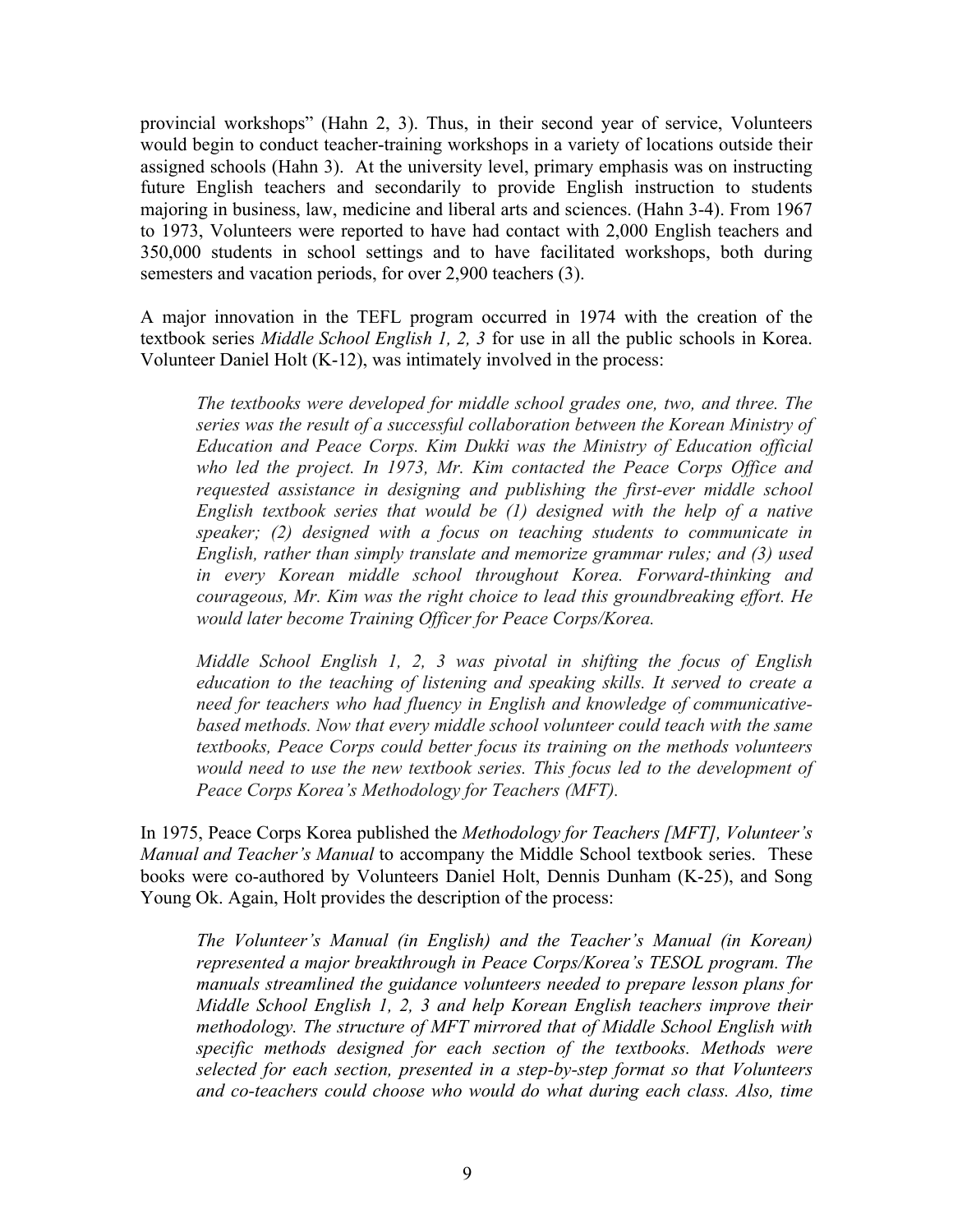*allocations for each section were suggested in an effort to convince English teachers that they could devote time to teaching listening and speaking skills and still teach grammar and translate content.* 

*Volunteers used MFT for teaching the methods presented at the official workshops held for English teachers during the summer and winter vacations. MFT was also used in pre-service and in-service training programs for TESOL volunteers. . . . In 1974 Peace Corps/Korea published English for Teachers (EFT), the first-ever English textbook specifically designed for teacher's workshops. It greatly reduced volunteers' time and effort needed for selecting English content and designing lesson plans. EFT and MFT became companion tools for TESOL volunteers.*

*The Teacher's Manual was the Korean language version of the Volunteer's Manual. It was translated by Song Young Ok [Dan's co-teacher and successor as PC TESOL Advisor]. The Teacher's Manual enabled volunteers to help Korean English teachers understand the rationale for communicative approaches and strategies for combining them with traditional grammar-based instruction. In choosing the methods, every effort was made to adapt communicative approaches to the realities of Korean classrooms and the all-important exams that dominated the attention of Korean English teachers. For the first time in the history of Peace Corps/Korea, all TESOL volunteers and their co-teachers were on the same page—whether from their English textbook or their teacher's Korean manual.*

*MFT went through many drafts and extensive field-testing for approximately 18 months before the final version was published in 1975. Co-authors Dennis Dunham and Ms. Song led the field- testing to confirm the viability of the methods and the time estimates for each section of the textbooks. Other volunteers tested drafts of MFT during their middle school classes and teachers' workshops.* (Holt, Reflections)

Newly arriving TEFL Volunteers and their Korean co-teachers now were able to have structure to their classroom instruction and a common methodology for use in teacher trainer workshops. Jim Robinson (K-32) recalls his experience with MFT:

*I believe that we were prepared to use it [MFT] in our first in-service program most likely in winter 1975, and that we began using it in middle school teacher workshops immediately. These were three-week intensive workshops where we used EFT in the AM [morning] and MFT in the PM [afternoon]. My second year assignment was actually in Ulsan at the City Board of Education where we taught English teacher workshops during the semester. For one PCV pre-service program, I remember giving a demo of how to use MFT. Later, I remember preparing PCVs to use MFT for K-43 in 1977 or so and for in-service programs also at the Sejong Hotel [*세종호텔) *in Chuncheon [*춘천, *site of Peace Corps inservice training for Volunteers].*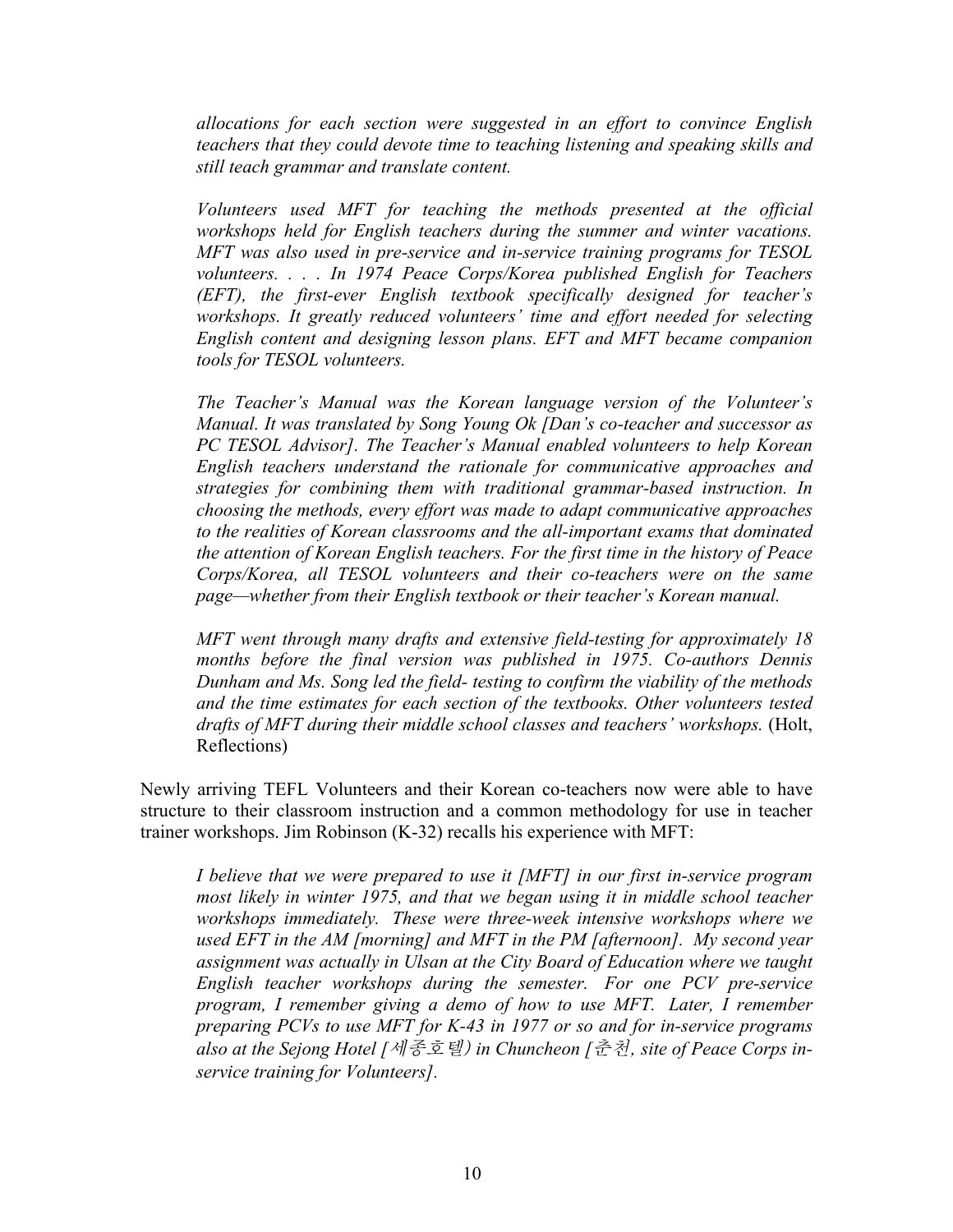Robinson also wrote *A Guide for Teaching High School English Teachers' Workshops* in 1976 to attend to the high school teachers' needs. Although TESOL volunteers were not assigned to high schools, Volunteers taught English and methods to high school teachers in teachers' workshops as needed.

The foundations for the innovations of the Middle School English series, MFT, EFT and the High School Teacher's Guide were the product of the trials and errors experienced by the Volunteers and their Korean colleagues in the earliest years of the TEFL program. Holt acknowledged this and the support of the Peace Corps Headquarters in Seoul:

*It should be emphasized that the foundation for MFT was laid by TESOL volunteers who served in Korea since 1966. They saw the need to complement their teaching of English to students with the teaching of modern methodology to English teachers in order to deepen the effectiveness of Peace Corps/Korea's TESOL programs. Jon Keeton, Director, and Bill Reich, Education Advisor, and other colleagues in the Peace Corps/Korea office contributed suggestions and budget support for the field-testing and publication of MFT*. (Holt, Reflections)

For health Volunteers, assignments shifted from roles as multi-purpose health aides in health centers at the *myeon* [면] (sub-county) level to specialists in TB control at the *gun*  $\int \vec{\tau}$  (county) level health centers. Volunteers were now performing duties such as drug distribution, sputum and x-ray examination, and record keeping for patients (Hahn 4). In 1973, eight Volunteers began a new initiative by working in the treatment of patients with Hansen's Disease (HD; leprosy) (4).

According to *An Evaluative Study of Peace Corps/Korea*, over an eight-year period (i.e., from 1966), 220 health Volunteers had helped to treat over 60,000 TB patients and cosupervise the work of more than 1,800 TB health workers (Hahn 4). The report suggests that Volunteers had provided a significant manpower input to achieve the government objectives of reducing the incidences of TB and had provided the unique opportunity for "Americans to establish direct personal contact with Koreans on the lower sector of society, which other foreign groups generally have little impact on" (5).

In spring 1974, the first group  $(K-31)$  consisting of health Volunteers who would focus on either TB or leprosy (HD) arrived in Korea to begin a thirteen-week in-country training (Everett 102, 103). Training for the group included ten weeks of Korean classes and training in the technical aspects of HD and TB; the Volunteers also had a three-week "float" consisting of a week each of practice home visits, education seminars at the National Tuberculosis Association, and lab training at the Leprosy Institute on the island of Sorokdo (소록도) (103). In early August 1974, Myung Hwa Lee of the Peace Corps Office in Seoul visited four of the HD Volunteers in Kyeongsangnam do (경상남도) and reported that "Everything looked fine with them and I was pleased to see that our new project was off to a good start" (3). Nine months later, the K-31 HD Volunteers, in a survey report compiled by Volunteer Rich Everett described their experiences: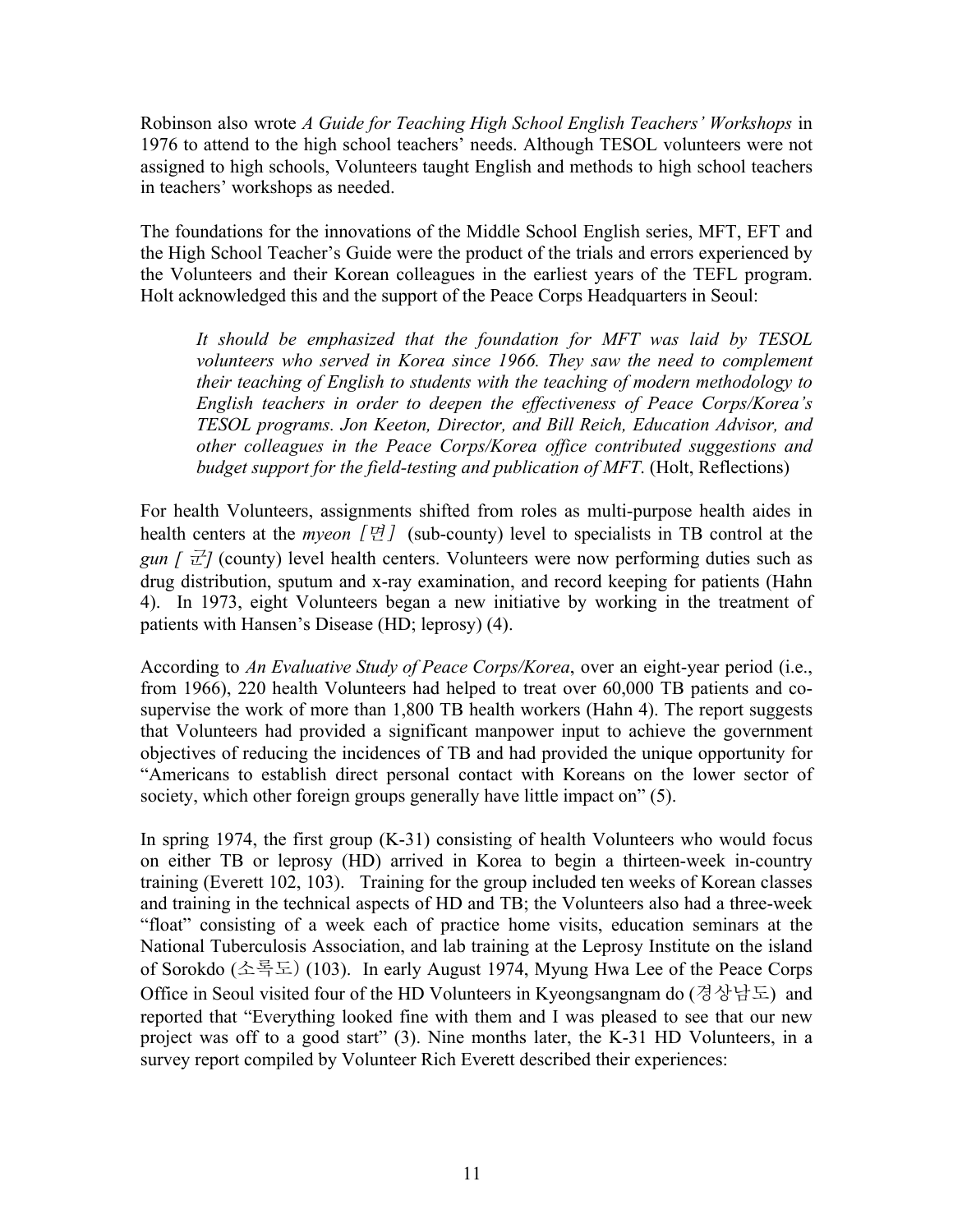*I've had trouble defining my role as my relationship with my co-worker. (Am I a student? Errand girl, helper, or a worker of equal status?). (109)*

*I felt pretty comfortable soon after arrival as my co-worker included me in everything from the start. My co-worker is really good . . . He was fired up to have me from the start, and from then until now he has been most warm to me and has worked hard with me. Other people in the health center have really been good to me also. (115)*

*At first I tried to encourage my co-worker to set up a work schedule but I was not able to do so. Now that I have been in Korea for one year, I realize that day-today scheduling, when done in advance, is a waste of time. There are so many unexpected variables . . .(bad weather, sickness, military drills, political rallies, unexpected holidays) that long-range planning is impossible. (120)*

*The major portion of my work has been giving health education talks on HD and other health center services and consequently trying to discover new patients through these talks. . . . Not much laboratory work or paper work exists at the health center, but when laboratory work exists, I usually participate.* (126)

These comments were not to be unexpected since feedback from Volunteers during initial assignments in education, TB control, and special assignments in the 1960s contained similar sentiments. Everett offered some concluding remarks in his report:

*Taking it [HD Volunteer experience] at face value, of course it is not all lollipops and roses, peaches and cream, or even 100% satisfying. Problems do and will occur. But it is all contained in the concept of being a PCV [emphasis added]. . . . Korea is a beautiful country, its people are warm and friendly, and offer a lot to a foreigner. . . . The rewards of living in a different culture need not be explained. It is hoped that this paper [the report] has fulfilled the intended purpose of informing you of HD work in Korea. If so, then it 'has become.'* (128)

Another major innovation during the 1970s of Peace Corps Korea was the shift of preservice training from the U.S. to Korea. Prior to the arrival in Korea of the K-22 group (Special Placements<sup>6</sup>) in November 1971, Volunteer training had taken place in the United States in places such as Hawaii, New Jersey, Vermont and Tennessee. Throughout these years, Peace Corps was constantly trying to improve its training. Earlier trainings had included physical fitness and psychological assessments from which some Volunteers were "deselected" in order to fulfill one of the Peace Corps early promises to Congress to "have gotten rid of anybody who hasn't got what it takes" (United States 15). By the time trainings were in Korea, these aspects were eliminated and the focus was on cultural knowledge, technical competence, and language skills. The

 

<sup>6</sup> K-22 consisted of seven Volunteers. Five Volunteers, skilled in electrical and mechanical work, were assigned as instructors' aides in Rural Vocational Training Centers for "out-of-school youth." One was assigned to a hospital as a physical therapist and the other was assigned to teach university English and Spanish.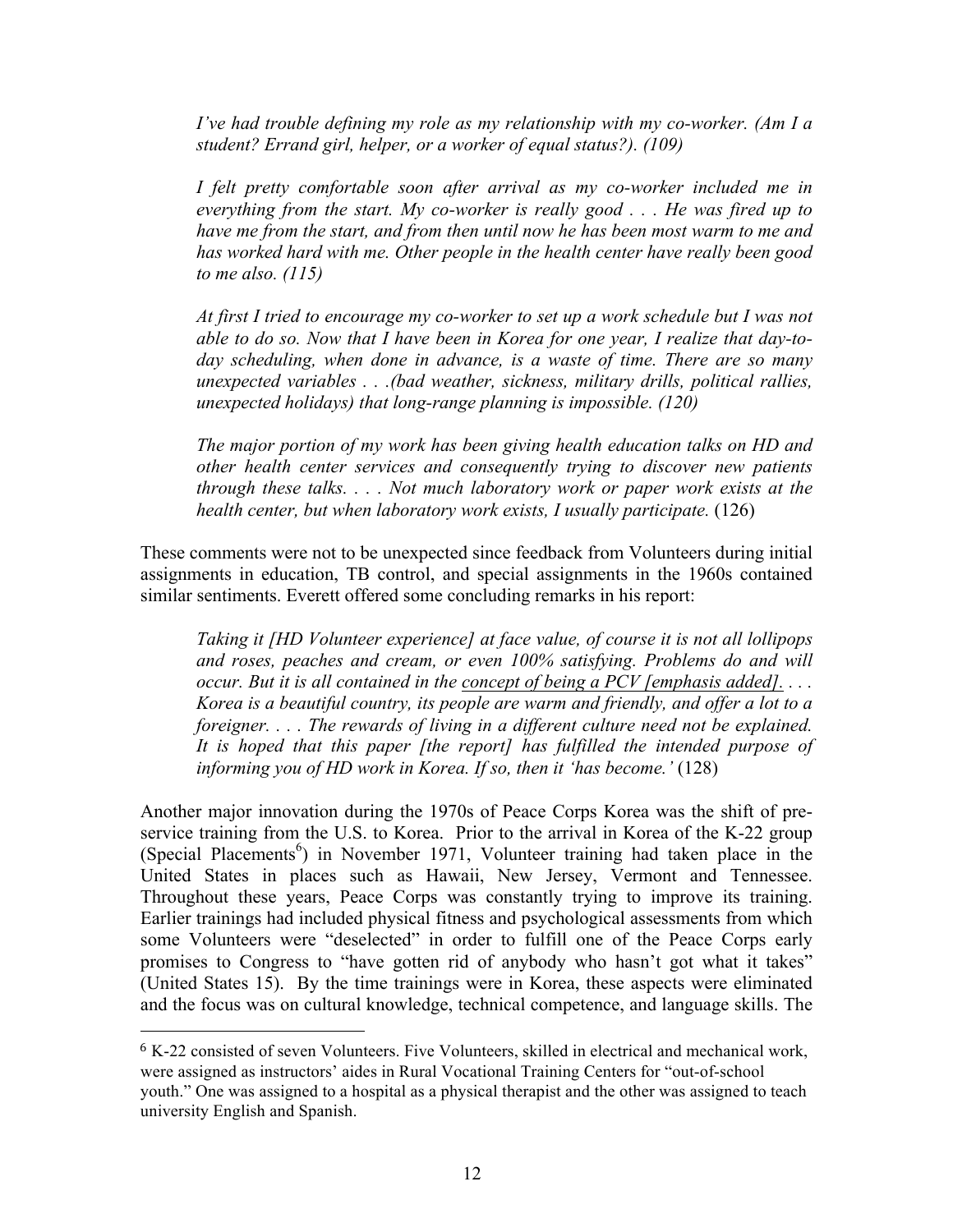most common site for in-country training was at the Peace Corps training center in Cheongju (청주) and at the Sejong Hotel (세종호텔) in Chuncheon (춘천). Depending on the Volunteer groups, training could be 10 to 13 weeks of duration and consist of technical training in either TEFL methodology or health care. In-service training after six months in country was also provided to the Volunteers.

Before the advent of email and listservs, Peace Corps Korea staff and Volunteers devised methods to communicate with each other. At various time in the fifteen-year duration of Peace Corps, Volunteers produced printed newsletters titled  $\alpha \not\perp \alpha \not\perp \alpha$  (Yeobosevo). *The Noodle*, and 짬뽕 (Jjamppong) to provide a forum to discuss issues pertinent to their work in Korea. Topics included technical advice, descriptions of projects, and lively debates on issues related to adjusting to life in Korea. Although Volunteers were supposed to stay apolitical during their service, they would also include comments critical of the U.S. government, particularly in the early years of Peace Corps Korea when the war in Vietnam was in progress. The health Volunteers also had a forum to publish papers on TB and leprosy in *Tubercule* and *Macule* in the early 1970s. Peace Corps headquarters also assigned regional advisors throughout the country in the early to mid-1970s so that Volunteers would have a local contact to whom they could bring issues of concern.

By summer of 1975 when the *Evaluative Study Peace Corps/Korea* was published, approximately 935 Volunteers either had served or were serving in Korea. They had participated in "secondary and university English education, rural guidance, tuberculosis and leprosy control, vocational education, science education, tourism, and special fields such as speech therapy, and forestry" (Hahn 1). Many of these programs brought challenges but as the Korean proverb"비 온 뒤에 땅이 굳는다" suggests Peace Corps Korea was on solid ground. However, changes in political leadership in Washington were about to shake that foundation

## **D. The Final Years - 1977-1981 (K-41 to K-51):** 나의 살던 고향

While Peace Corps was refining its programs in Korea, a shift in Washington politics was underway as the Jimmy Carter administration came into office in 1977. Carter wanted to focus on "basic human needs" in U.S. government volunteer programs and, as a result, education programs worldwide were under scrutiny if they did not meet this criterion. The assignments of the Volunteer groups coming to Korea from 1977 reflected this change in philosophy. More groups had assignments with basic human needs such as TB, HD, special education, social work in institutions such as Amerasian orphanages, and maternal - child health (MCH) care. Among the Volunteers there was a vigorous debate whether Peace Corps should remain in Korea.  $\mathbb{Z}^{\perp}$  (Jjamppong) newsletter editor and Volunteer Stephen Werner editorialized:

*PC has been in Korea for 12 years now and those 12 years have been ones of phenomenal economic growth for Korea. PC can claim a little credit for this growth, but the bulk of the credit goes to the Korean people themselves. Their*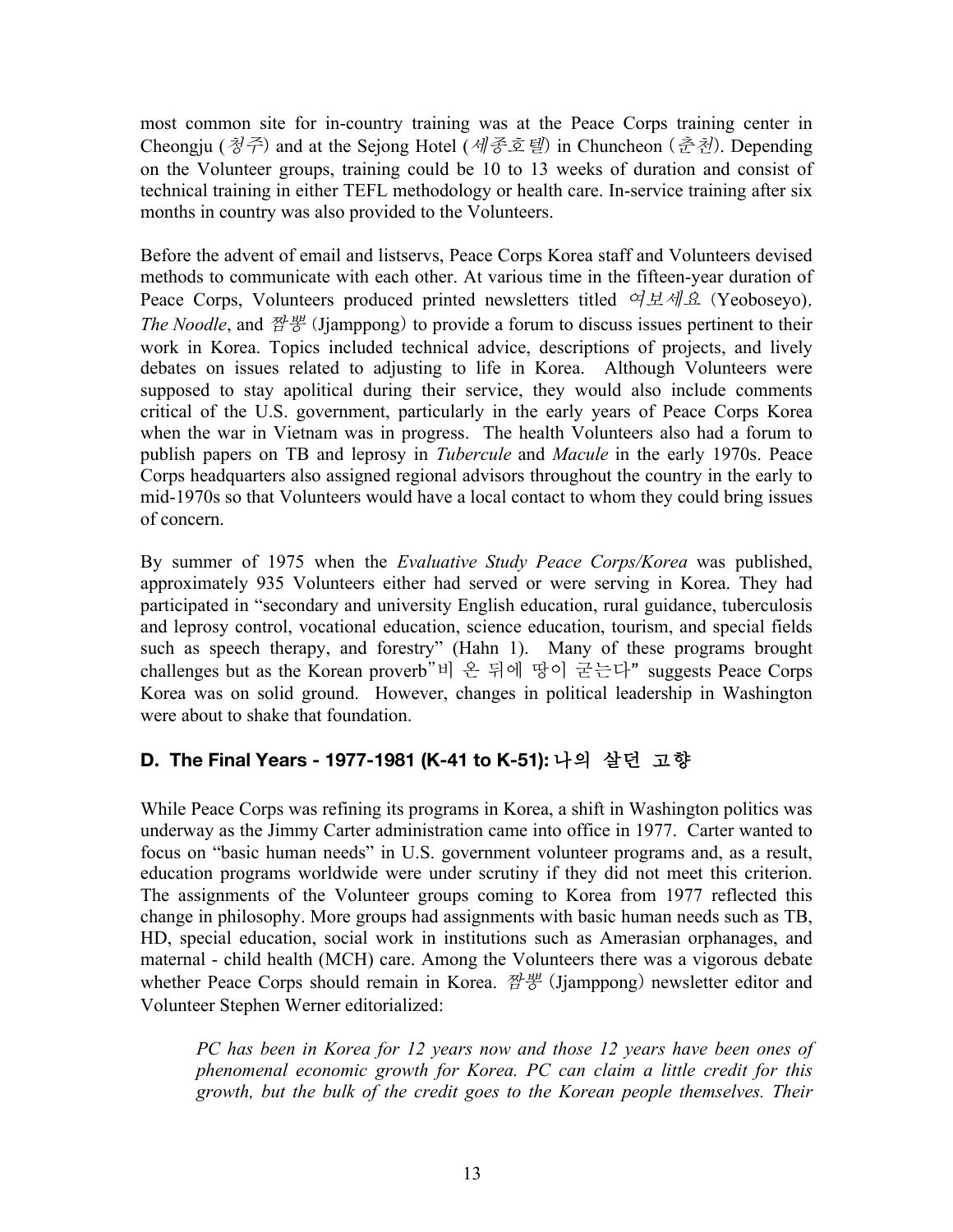*desire to grow and educate themselves is what caused this growth. The GNP is only a reflection of the diligence of the Korean people. Any country whose hard work and self-sacrificing grows at 10% a year doesn't need PC. (2)*

Other Volunteers disagreed with this assessment, but at the March 4, 1978 Volunteer Advisory Council meeting in Seoul, Volunteers were informed that Peace Corps would likely be phasing out of Korea (Werner 2). The decision had been made in either late 1977 or early 1978. (Mayer 3; Kailian 1). Additionally, a policy change by the Korean government would have ramifications for any future Peace Corps TEFL programming. The MOE had decided "new secondary textbooks would be introduced in March, 1979 (a return to the former, multi-text system)" (Kailian 3). Thus, with these policy changes it was time for Peace Corps to conduct a summative evaluation of its effect on the teaching of English in Korea.

Two studies were conducted to determine the effectiveness of the TEFL program in Korea. The first, conducted in 1979 by Kailian and Haag, surveyed 4,000 students and 15 teachers. The tentative results suggested that:

- Students who had been exposed to Peace Corps teachers and PC/Korea methodology had higher English test scores if their Korean English teacher had a basic level of teaching and English competency (Kalian 1).
- Students who were taught by teachers who did not have basic competencies may have actually had lower English test scores in spite of being exposed to a PCV and MFT (1).

The report also found a positive relationship among students' perceptions towards the PCVs presence in the schools, the Volunteers' appearance in class, and teaching effectiveness. Korean teachers' attitudes towards the PCVs were positive in areas such as listening, speaking and reading, but less positive about the contributions PCVs made in teaching writing skills (2).

The second study, a survey of Peace Corps English programs with emphasis on in-service training for teachers, was completed in July, 1980 by Mr. Song Yun-Ku, Director of the Peace Corps TEFL Program, and Volunteer Kipp Milliron. The survey was sent to over 11,139 English teachers and 3,493 surveys were returned for a 31% response rate. The results indicated that sixty-three percent of the teachers found the Peace Corps workshops very useful and helpful and another twenty-four percent said that the workshops were not as effective as they had hoped but would participate in another (PC/K 29). Only eleven percent would not want to participate again. When asked their opinion of the Volunteers' service to Korea, ninety-four percent of the middle school teachers and ninety-five percent of the high school teachers said the Volunteers were either helpful or extremely helpful (43). Included in many returned surveys were individual letters asking about old Peace Corps friends. The report concluded "the TEFL program has genuinely contributed in a positive way to Korea's English teaching program" (48).

Although there is not a final summative report on Peace Corps work in the Korean health sector, the annual risk of infection for TB had decreased from 5.3% in 1965 to 1.8% in 1980. Additionally, pneumonia and TB, two communicable diseases which had been the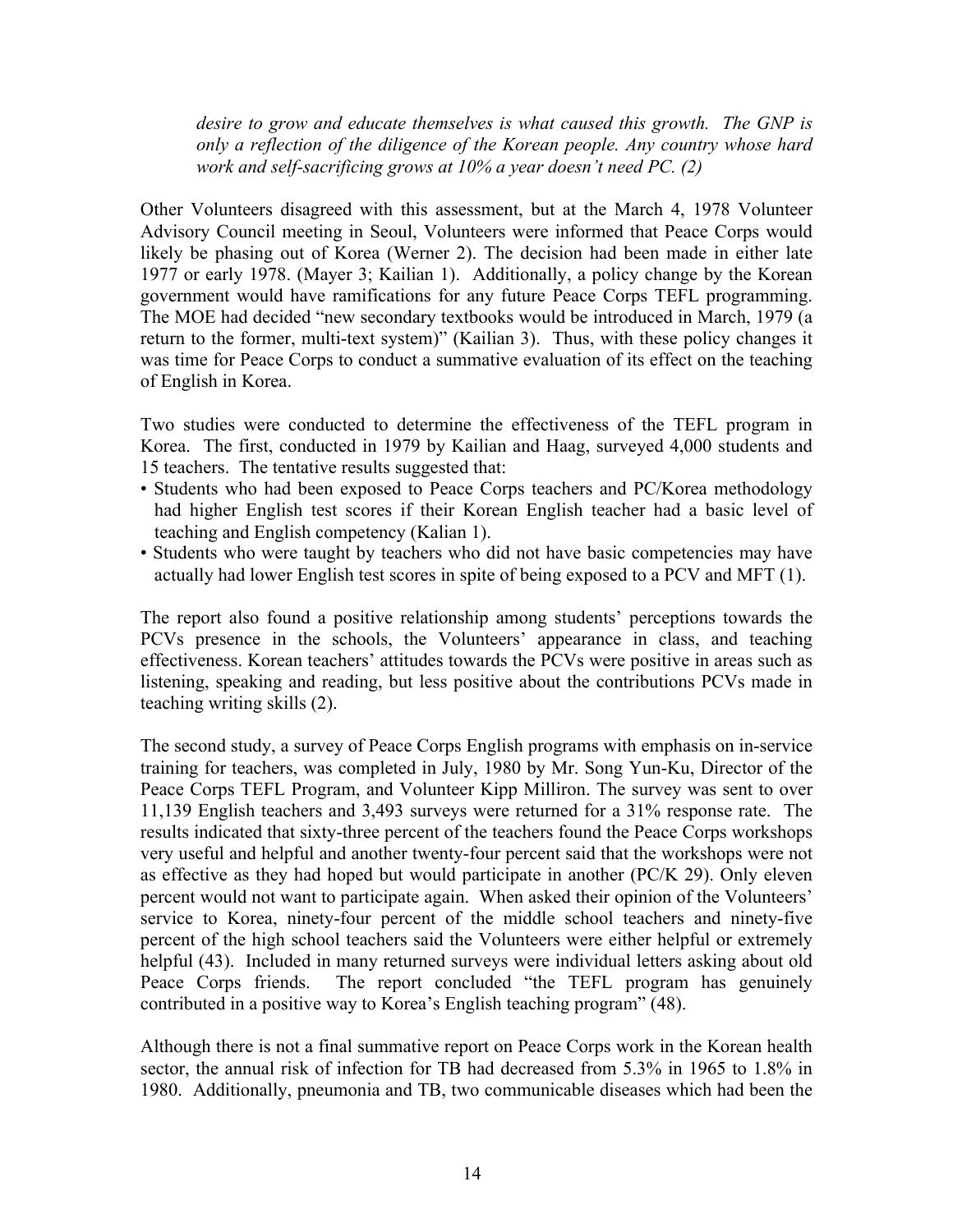number one and two causes of death in Korea in 1967 and 1968, were no longer listed in the top three major causes of death in 1980 (Sohn). According to one returned Peace Corps Volunteer's survey response for this article:

*I was told by a Korean senior government official that they (Koreans) could have solved their TB problems without Peace Corps, but they were motivated to work harder to solve their problem faster because there were young Americans willing to take two years away from family to help them. He said that it motivated them.*

One can speculate that Peace Corps could have stayed for a few more years in Korea beyond 1981. James Mayer, the final Peace Corps Korea Country Director, suggested possible projects in which Peace Corps could still be involved, particularly in social and health services for the poor and in special education<sup>7</sup> (Mayer, 9, 10). In the final issue of 짬뽕 (Jjamppong), Mayer summarized Peace Corps' time in Korea:

*Peace Corps Volunteers contributed towards the quality of life for those with whom they served. . . . To suggest, however that the Peace Corps was responsible for a particular achievement is to deny the interdependence between the Volunteer, the co-worker, and the various Ministries and international organizations, which provided needed resources over the years, let alone the Korean people . . . Whatever program accomplishments we may have attained are paled in comparison to the love, mutual respect and understanding that results from the opportunity of sharing experiences with our peers and friends we have made in Korea. (A Message 3)* 

Perhaps, the most poignant statement on the imminent closing of Peace Corps Korea, scheduled for September 30, 1981, was by a K-50 Volunteer:

*Korea became like a second home. When I got the call from Seoul saying the program had been cut, I cried (2016 Survey Response)***.**

### **IV. Peace Corps Korea Transformations:** 되로 주고 말로 받는다

In an April, 1968 여보세요 guest article, Lewis Butler, Director of Malaysia Peace Corps, described the value of the Peace Corps experience:

*It changes the Volunteers and the people they worked with. It changes their attitudes and values. It reaches people emotionally and fundamentally rather than intellectually. It can motivate them, turn them on, or to use and old word, 'inspire' them.* (1)

Now many years later, we asked returned Peace Corps Korea Volunteers three questions (A, B, C, below) pertaining to the value of their Peace Corps experience. The overwhelming responses indicated that the Volunteers felt they gained more than they imparted to the Korean people as in the proverb "되로 주고 말로 받는다."

 

<sup>7</sup> Special Education Volunteers assisted with organizing the first Special Olympics in Korea.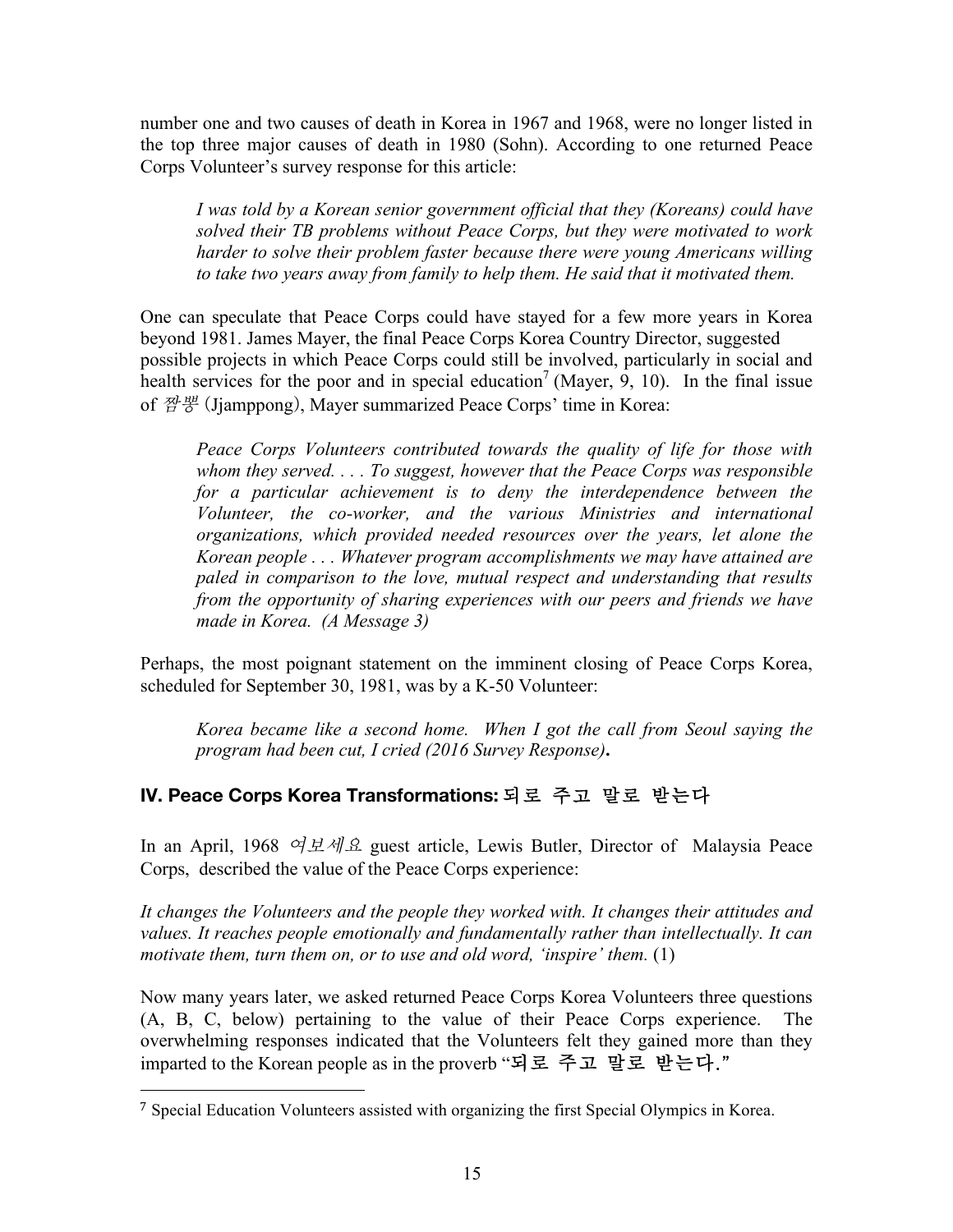### **A. Would You Have Made the Same Decision to Join Peace Corps Korea?**

Out of a total of 285 responses from Returned Volunteers from Peace Corps Korea, an overwhelming number of them -- 274 or 96 percent -- said "Yes."



### **B. Why?**

The themes that emerged were all transformative in nature. Although Volunteers were sent to Korea to help the country transform, the greater transformation may have been in the Volunteers themselves by living and working with the Korean people. Below are sample comments from the returned Volunteers for each theme.

### *Coming-of-Age Experience*

As suggested in Turner's theory of liminality, the frustrations and joys of working with their Korean colleagues and the challenges to their values and identity were now recognized by the Volunteers as a rite of passage -- "A Coming of Age" experience:

- "The experience has been a lifelong gift: an introduction to adulthood."
- "Learned about myself. The timing was perfect at that stage between college graduation and the rest of my adult life. "
- "At the time I didn't realize it but it truly was a life-changing event."
- "It grew me from an old adolescent into an adult."
- "The experience, while having had its challenging moments, opened my eyes and heart to who I was, and how I fit into the world."
- "It was a good buffer between college and 'normal' life, a little adventure and life experience before 'settling down.' I learned a good deal about Korea, about politics, and about myself during my service."
- "It was an amazing experience. There's me before the Peace Corps and me after the Peace Corps."

### *A Personal Transformation*

The Volunteers experienced dramatic changes in their intrapersonal development by being placed in their "betwixt and between" Korean environment:

- "I developed a part of myself that I had not known before. Even now, there is a part of me that has a particular Korean resonance. I loved the people, the rural region in which I lived, the music and sociability. I loved studying the language and their enthusiasm and appreciation that greeted me when I was able to speak Korean. I was shaped and moved by the strength of the spirit of the Korean people who had endured so much yet were resilient and determined to move forward."
- "It was a unique experience that taught me so much about the world. I do not think that I made all that great a contribution, perhaps some on a small personal scale; but I am deeply grateful for what I was able to learn and observe."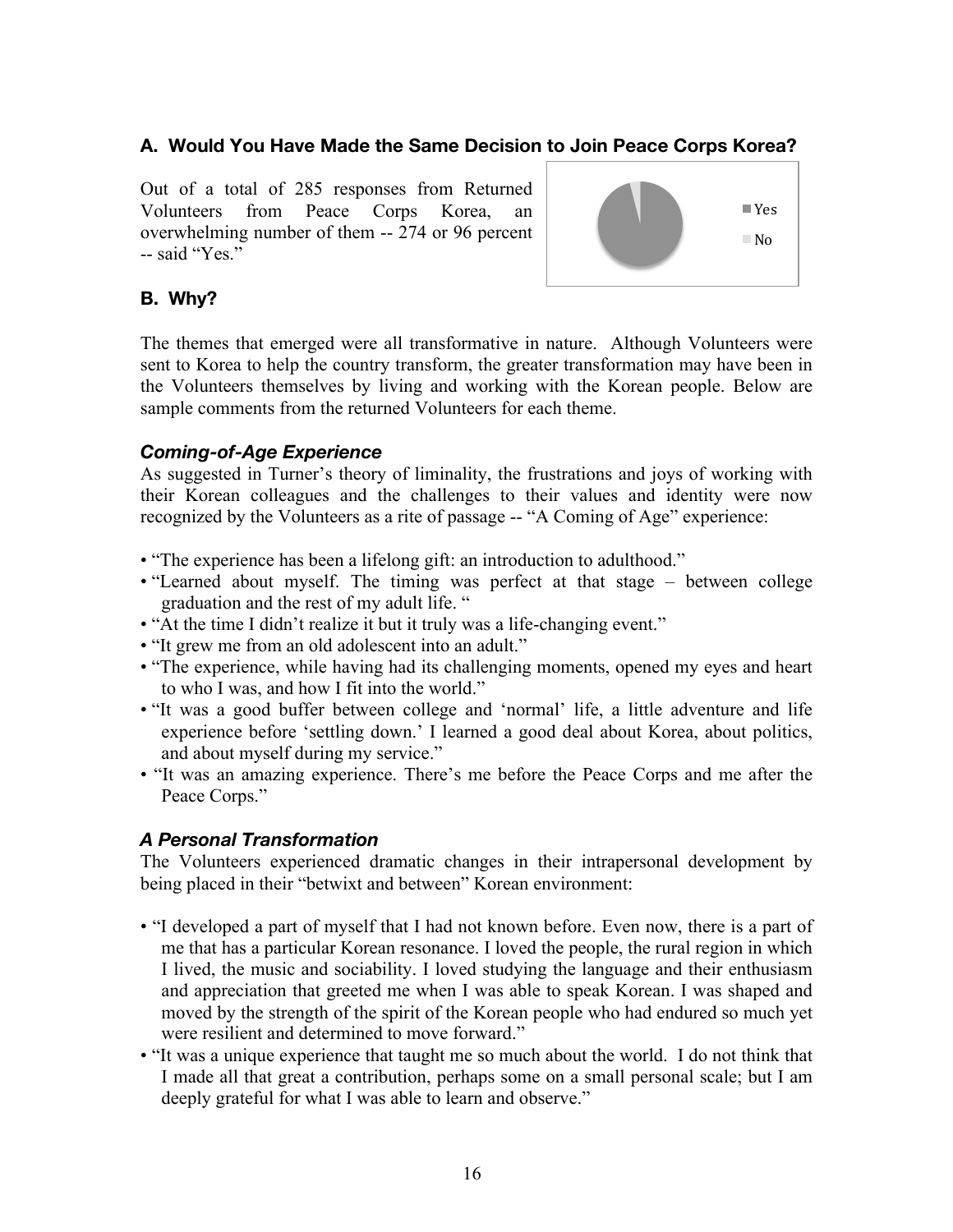- "It remains the single most transformative experience of my life, through the experience to learn about and live in another culture and through the relationships developed both with Koreans and other Americans who were there for similar reasons."
- "My Peace Corps experience taught me that I could survive in, learn from and actually enjoy, a culture more foreign that any other a girl from Iowa could encounter.
- "It was a defining experience for me. It broadened my view of the world, introduced me to a new culture far different from the one I had grown up in and deepened my commitment to service to others."
- "We set out own salaries--and there was a 'competition' among us to see who could live with the least. I think living poor is an experience everyone should have in his or her life. It gives you an appreciation for what you have and does away with the entitlement attitude that so many of our children today seem to have. But, no matter how small my salary (I think it was \$22 a month) It was a drop in the bucket to Korea. Koreans made Korea the great country it is today. I don't think Peace Corps will work unless the people of the country are determined to help themselves. I grew up a great deal and learned far more from Korea than I gave to Korea."
- "Exceptional experience in one's life. Changes us and builds understanding."
- "I think we benefitted far more from our Korean contacts and friendships than they did. Our experiences affected our whole lives."

### *A Professional Transformation*

Many Volunteers also had their Peace Corps experience influence their future careers:

- **"**My whole life was changed. [I] have worked on Korean issues ever since for over 40 years-- in the foreign service (State Department)."
- "My experience, especially at Planned Parenthood, led me to change fields completely when I returned to enter graduate school."
- "Living in Korea was an extraordinary and formative time in my life that gifted me with a second family and led to a career in international education."
- "Peace Corps Korea produced an entire generation of scholars in the Korean Studies field, such as Edward Shultz, David McCann. Mike Robinson, and Carter Eckert."
- "Heavily influenced my career choice, and continues to inform my evolving plans for post-retirement."
- "It was a life-changing experience and the basis for my subsequent career in business."
- "My experience in Korea greatly contributed to my future employments as director of international student and scholars office . . . "
- "I have lived and worked in Korea most of the time since I finished my volunteer period."
- "I went on from the PC to get a PhD in Cultural Anthropology and Korean Studies."

### *The Place Where I Met My Lifelong Partner*

Many Volunteers married Koreans, other Volunteers, or fell in love with Korea:

**• "**But most of all, I have my Peace Corps experience to thank for introducing me to the lady who became my wife. Later we had our wonderful son who is now in his thirties. My Korean wife and I are still happily married."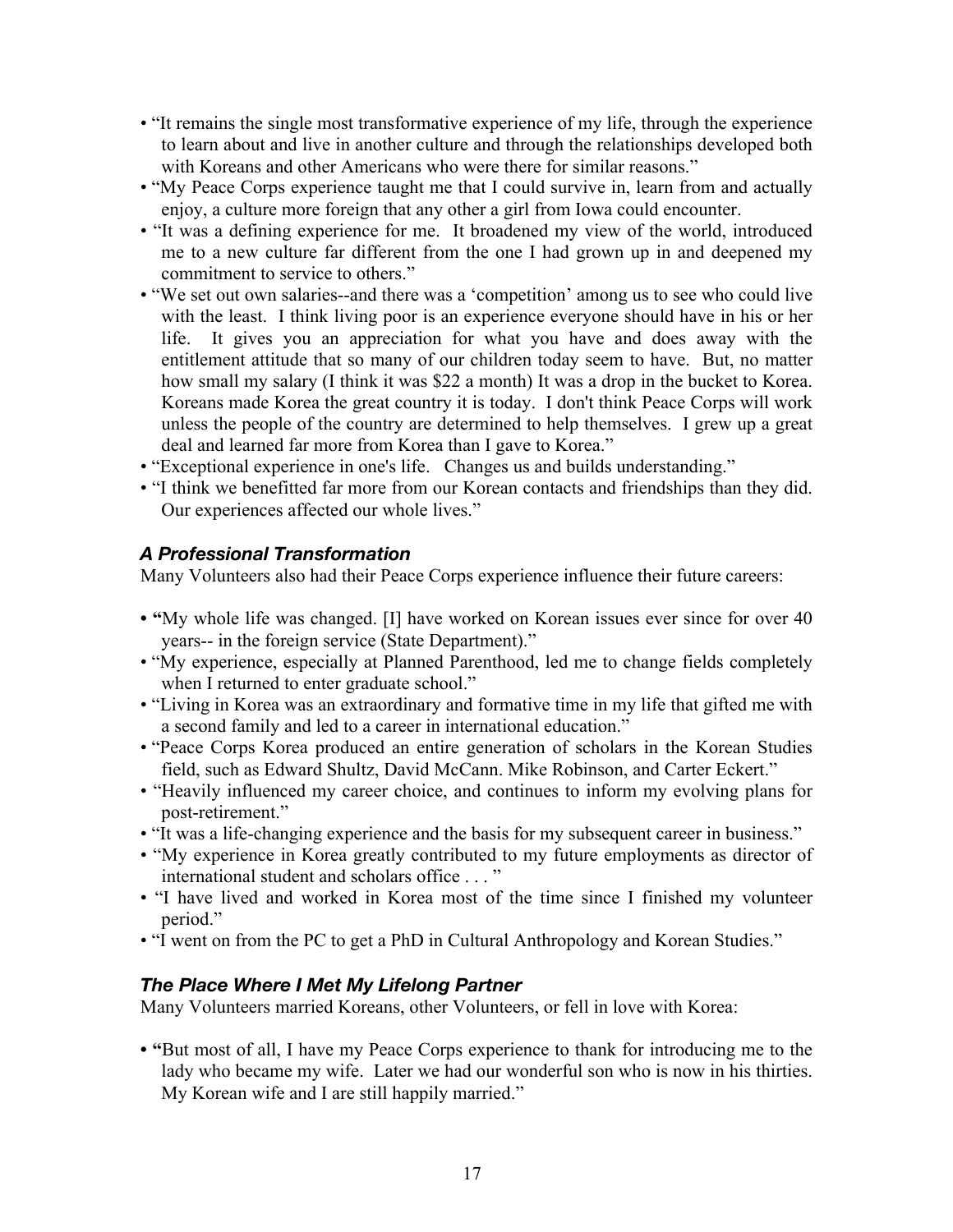- "Hey, I met my husband there."
- "I met and married my husband there and truly became part of a Korean family."
- "It changed my life: I found there my good wife, a career I share with her (Korean-to-English literary translation), and a profession (professor of Korean literature and literary translation. . ."
- " I also met my wife in Korea and both my sons were born there."
- "It was a life changing. I married my co-worker. It broadened my perspective on life."
- "My wife (another volunteer) and I met in Korea as volunteers."
- "The experience changed my life. I fell in love with Korea as well."
- "I loved Korea and Koreans."

#### *Intercultural Contact for Koreans*

The Peace Corps experience also brought Koreans into contact with Americans during a time (1966 to 1981) when few non-Koreans were living in the countryside:

- **"**Well, on the revisit I was able to participate in, the Koreans certainly made it seem like the Peace Corps volunteers helped to bring them into the 21st century. Not so sure about that, however, that idea was quite humbling. My answer would be more pedantic I guess: learning about the American culture and having many of their citizens enjoying personal relationships with Americans. Being such an insular country at the time that we were there, perhaps opened their eyes to that.
- **"**In many cases volunteers were the only foreigners Koreans had met. Helped break down the insular nature of Korean society. Many Koreans became better at English. Also, the RPCVs formed a core of Americans with some understanding of Korea in academia and U.S. government."
- " The personal involvement that Koreans had with Americans gave many Koreans a window into the U.S. that they otherwise might not have had. When I was leaving my village for the last time, a grandfather made a special trip from his farm to thank me for motivating his grandson. 'You probably don't know him,' he said, 'and he's not a very good student. But because of you he's TRYING to be a better student, and for that our entire family is grateful."
- "I think that many PCVs helped many Koreans learn new ways of seeing the world and helped them learn that not all Americans were like the ones they saw in movies and TV dramas. Given that very few Koreans could travel abroad, PCVs were like a window to the real world. Also, given the large GI presence in Korea at the time, I think the PCVs presented a different perspective."

#### **C. In What Ways Do You Think Korea Benefitted from Having Peace Corps Volunteers?**

Volunteers' descriptions of their contributions to Korea mirror former PC Korea Country Director Jon Keeton's advice to celebrate incremental changes (22):

• "Until I went back on the re-visit in 2013, I would have thought it didn't benefit at all. I knew I had been important to some middle school girls, but I didn't think that was of real benefit to the country as a whole. At the re-visit, I became convinced that the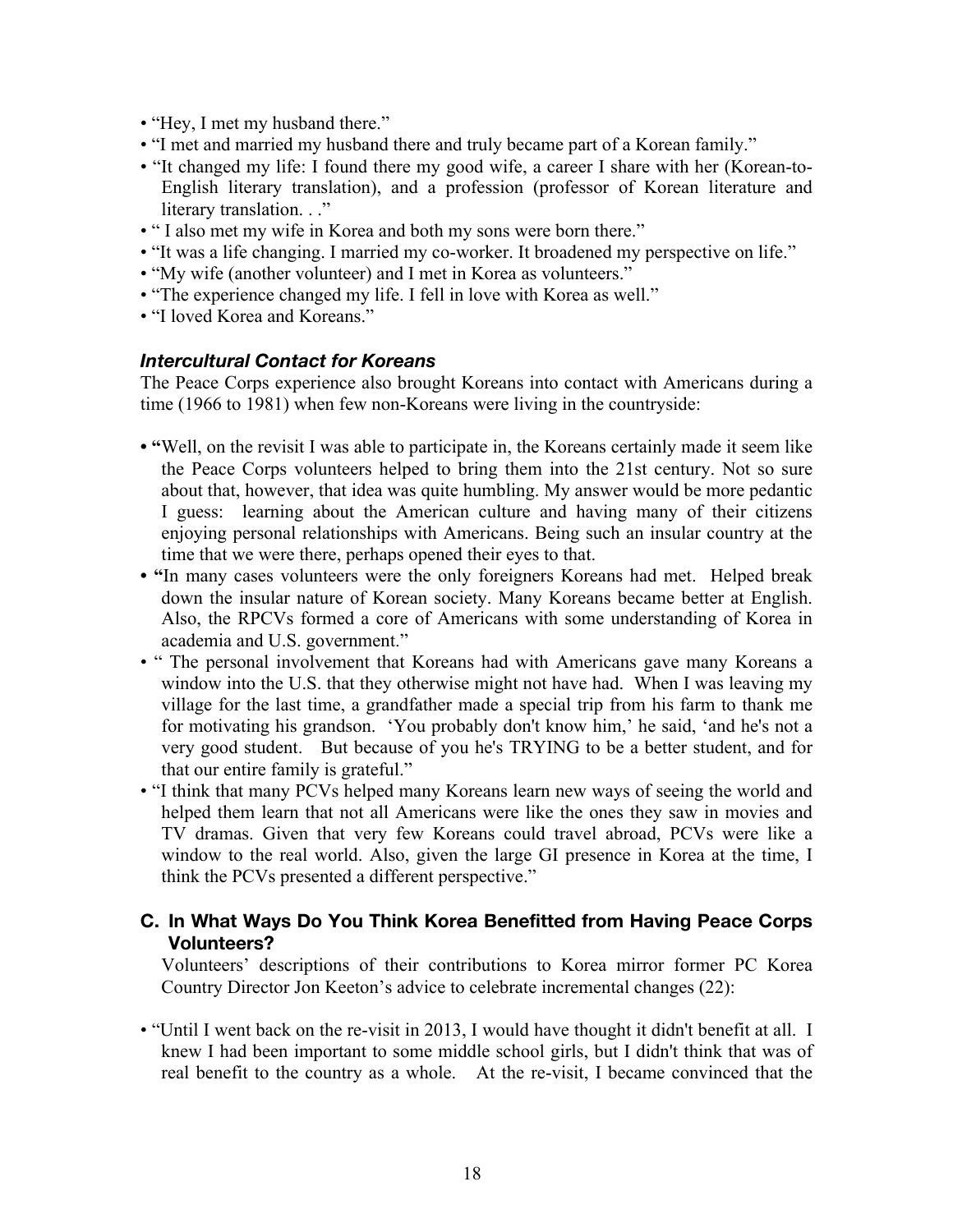sheer number of Volunteers who were spread across the country for 15 or so years, impacted a lot of people."

- "I feel that by taking on some of the jobs that at the time Koreans looked down on, such as providing health care to sufferers of Hansen's Disease and tuberculosis, they may have helped people feel better about their jobs and elevated the role of health workers and others somewhat." (Korean respondent)
- "Students learned authentic English from us. Teachers learned more proficient conversational English from us. Multiple choice English exams were improved by us. Formerly, some questions had two equally correct answers, or no correct answers. Middle school students who joined English Club learned about American culture and holidays by songs and hands-on activities, such as coloring eggs. Teachers learned or had opportunity to learn much of American way of life through us."
- "Also, when I and Kevin O'Donnell started FOK, we were told by the Korean ambassador and other Korean government officials that PC-K's friendship and affection for Korea was important to them because they feared that many Americans wouldn't know much about Korea or feel that Korea was an important ally to America<sup>"</sup>
- "One of the things that touched me greatly on my return visit to Korea was the fact that Korea has established its own Peace Corps. Also, they were so proud of the progress they had made in the area of TB control, which was the emphasis of my work in Korea. The Health Care Centers I visited in 2009 were very sophisticated and provided a broad range of services."
- "Korea was not so opened to the world in 1970 it still had the Hermit Kingdom feeling. Very few Koreans had traveled or had passports. By working along side the Peace Corps Volunteers, they gained confidence, not only in their English language ability, but in their capacity to be friends and colleagues with non-Koreans."
- "I think our working at the level of our co-workers really was an eye-opening experience for them. By the time I left, I was considered part of the health center team and not an American, not a foreigner, not an outsider."
- "The benefit was probably mostly in seeing that other countries cared about Korea and its people, and in learning about the real America from personal relationships. I would hope that some health education occurred as a result of the health education program, and learning English probably expedited their globalization and economy. In the deeply traditional rural Korea of the 70's I believe the mere fact that women could travel and do things beyond what Korean culture prescribed at the time was enlightening and inspiring."
- "Intercultural exchange and giving a sense that we Americans cared about them."

# **V. Conclusion:** 네버 엔딩 스토리

The transformative impact of the experience of the U.S. Peace Corps in Korea can be felt on both sides of the Pacific. It is still visible in organizations such as Friends of Korea, which continues to promote Korea and conduct philanthropic work; in publications such as *Through Our Eyes*, chronicling the Peace Corps years in Korea; in reunions of Facebook groups of Returned Volunteers; in the establishment of an electronic archive of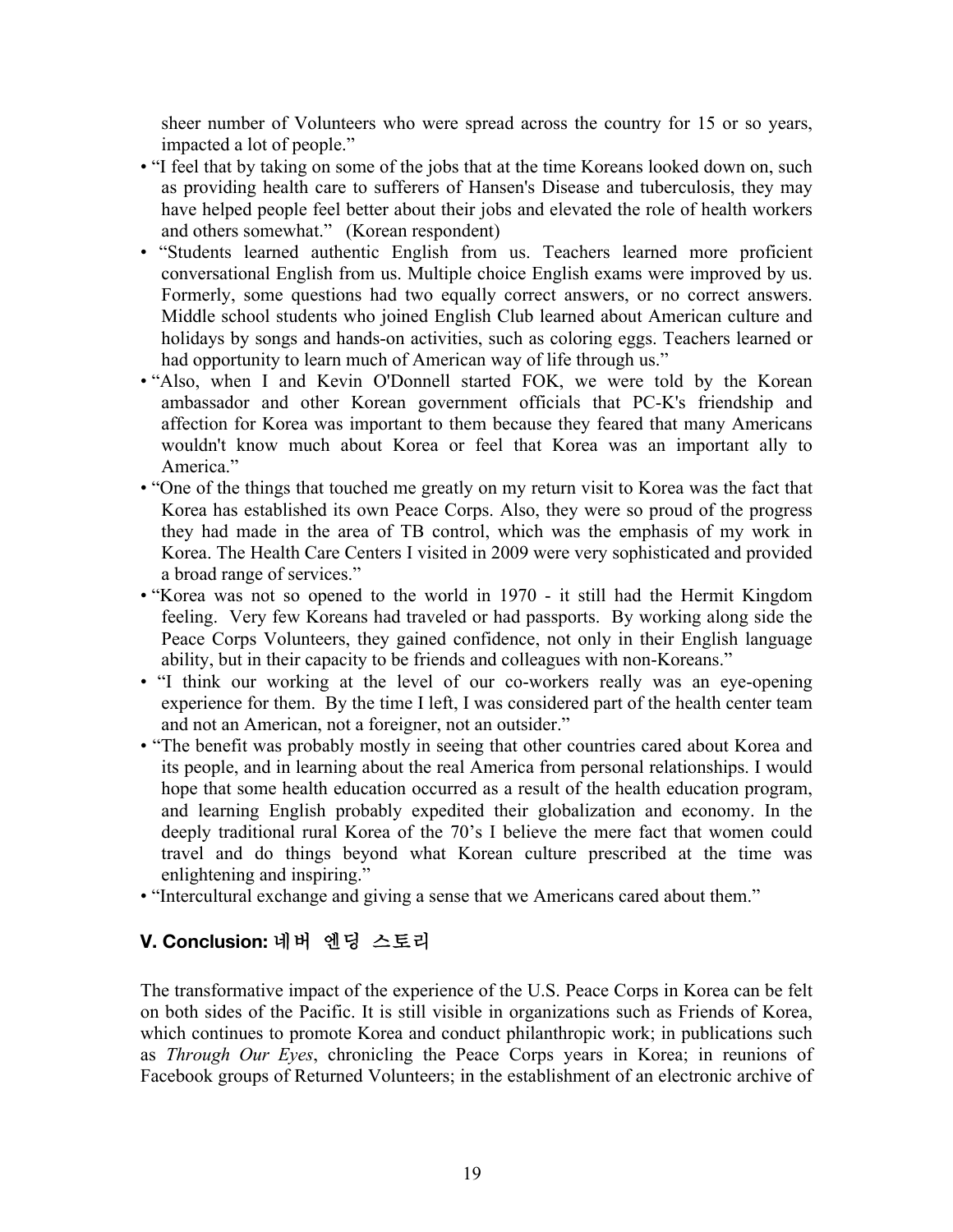Peace Corps Korea documents at the University of Southern California; and in the exhibit and collection at the National Museum of Korean Contemporary History in Seoul.

The knowledge that the Americans gained while serving in Korea produced a generation of Korean scholars, who in turn, educated a new generation of Americans about Korea. It has had an impact on Korean and American government relations as returned Volunteers served in the U.S. diplomatic corps, with one serving as the first American female Ambassador (Kathleen Stephens) to South Korea. Some Volunteers stayed and lived in Korea and became experts in Korean architecture, education, business, painting, and folklore, sharing their knowledge with a new generation of Koreans. For other Returned Volunteers and Koreans, the Peace Corps Korea story continues in small serendipitous encounters in daily life; little tales within the broader story of Peace Corps in Korea. As one returned Volunteer stated, "There is not a day that goes by when I am not reminded of something that happened then or about my experience." I conclude with two recent examples:

In fall 2015, while attending a professional conference for language teachers in San Antonio, Texas, I participated in a session in which the speaker, a director of a TESOL program, was explaining a training she organized for her faculty to sensitize them to the second language acquisition process and to introduce them to alternative methodologies for language teaching. She said the training was facilitated by a professor from New York who introduced the teachers to "Silent Way" methodology by teaching them Korean. I smiled upon hearing this because I knew who the professor was -- a returned Peace Corps Volunteer from Korea -- who had taught me during my pre-service training in Cheongju (청주) when I was struggling to learn Korean through the Silent Way. Still, the lessons of my morning Korean classes in the chilly rooms in the Peace Corps training center in January 1977 were continuing decades later in Texas.

In summer 2014, a returned Volunteer from Korea was hiking in the mountains in Spain when he ran into some hikers from Korea. Because the Volunteer spoke Korean to them, they all quickly bonded as if they were old friends as in the Korean saying "죽마고우." Within minutes, the group broke into a rendition of

| 산토끼 토끼야 | Mountain bunny, bunny                 |
|---------|---------------------------------------|
| 어디를가느냐? | Where are you going?                  |
| 깡총깡총뛰면서 | Bouncing, bouncing as you're running. |
| 어디를가느냐? | Where are you going?                  |

In 1966, when Peace Corps first came to Korea, like the mountain bunny in the above famous Korean children's song, neither the Volunteers nor the Korean people knew where their experience was going to take them or how the story would unfold. However, as we have seen, the tale continues even in unlikely places such as south Texas and the mountains of Spain. No one would have imagined that in 1966. For this wonderful story and for the transformative impact on our lives, I, along with more than 2,000 returned Volunteers, will be forever indebted to Korea, the Korean people, and the Peace Corps experience.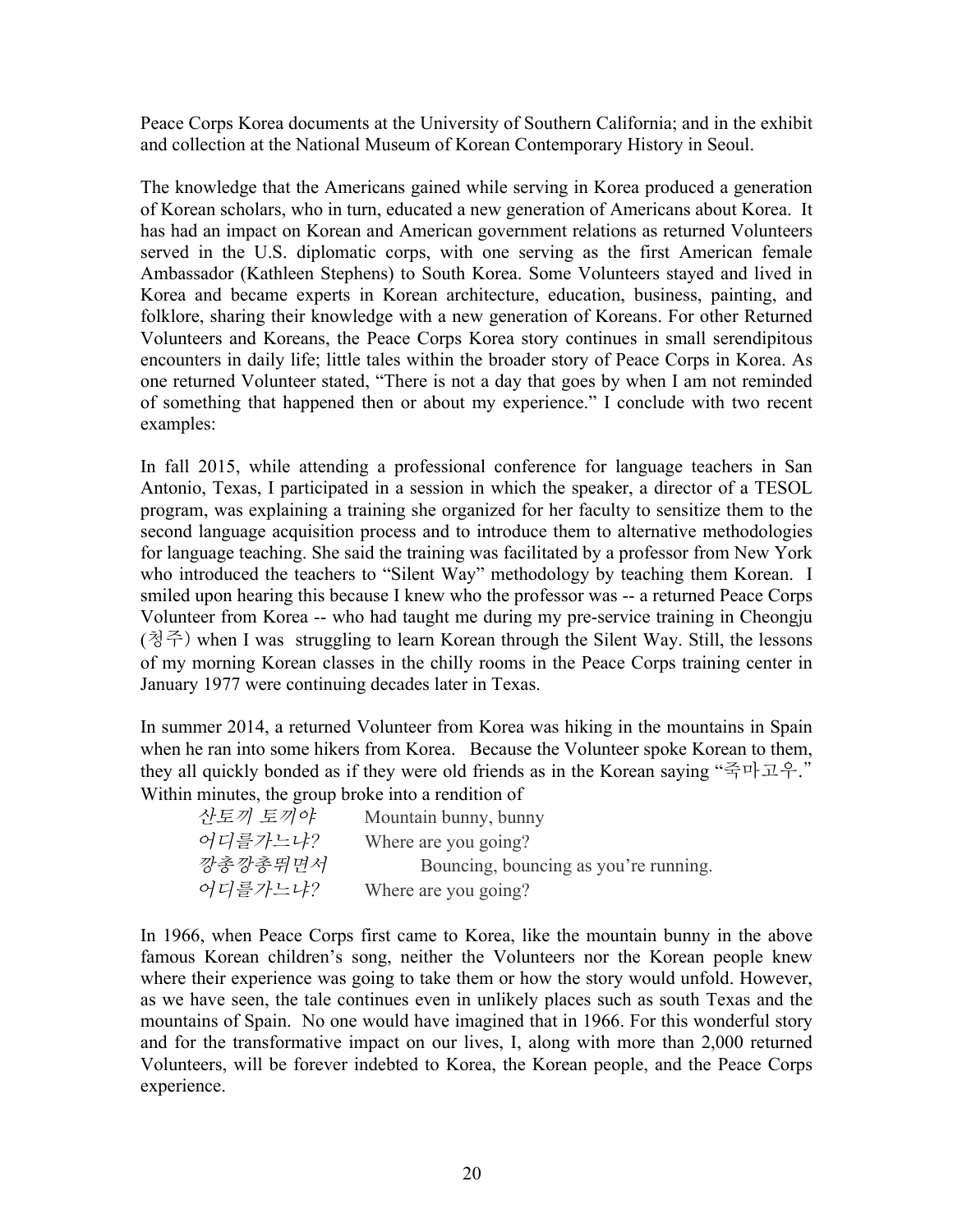#### Works Cited<sup>8</sup>

- Allred, Kit. "OT in PC/K." 여보세요 (*Yobosayo)*, vol. III, no. 5, Jan. 1969, pp. 5, 12. *Peace Corps Korea & Friends,* www.peacecorpskorea.com/clips
- Butler, Lewis. "Peace Corps Reinterpreted." 여보세요 (*Yobosayo)*, vol. II, no. 7, April 1968, p. 1. *Peace Corps Korea & Friends*, www.peacecorpskorea.com/clips
- Buber, Martin. *Between Man and Man*. Biddles Ltd, Guildford and King's Lynn, 1947.
- Carter, John. "Health Program: Problems and Prospects." 여보세요 (*Yobosayo*), vol. III, no. 2, Sept. 1968, pp. 3-4. *Peace Corps Korea & Friends*, www.peacecorpskorea.com/clips
- Everett, Rich. "Hansen's Disease Control Work in Korea." *Macule VI,* March 1975, pp. 101-128*. Peace Corps Korea & Friends*, www.peacecorpskorea.com/clips
- Hahn, Bae-ho, et.al. *An Evaluative Study of the Peace Corps Program in Korea.* June, 1975. *Peace Corps Korea & Friends*, www.peacecorpskorea.com/clips
- Hobbie, Charles. *The Time of the Monkey, Rooster and Dog, A Peace Corps Volunteer's Years in Korea.* iUniverse Publishing, 2011.
- Holt, Daniel. *Reflections on PCK, Part II.* "Re: Responses to Your Questions." Received by Gerard A. Krzic, 13 July 2016.
- Hwang, Juck-Ryoon. *Suggestions as to the Roles of the United States Peace Corps Volunteers as Teachers of English in Korean Secondary Schools: A Report Presented in Compliance with the Contract between Peace Corps/Korea and Juck-ryoon Hwang Contract No: PC/K-COM-C-38.* 21 July 1969. *Peace Corps Korea & Friends*, www.peacecorpskorea.com/clips
- Kailian, Gregory, and Dick Haag. *Peace Corps/Korea English Education (TEFL) Outcomes Study.* May 1980. *Peace Corps Korea & Friends*, www.peacecorpskorea.com/clips

 

Keeton, Jon. "The U.S. Peace Corps and the Korean Development Experience." Oct. 17, 2011, Seoul*, U.S.-Korea Dialogue on Strategies for Effective Development Cooperation*.

<sup>&</sup>lt;sup>8</sup> Special acknowledgement to the RPCVs and Friends of Korea Members who so kindly responded to my 2016 survey; Gary Hedrick (K-6), PCK's historian, for his compilation of the PCK files which this paper draws upon; RPCVs Dan Holt, David Lassiter and Jim Robinson for their insights; Proofreaders, James Mayer, Yongbok Mayer, John Miller (RPCV – Liberia) and Joung Hee Krzic. A special thank you to the National Museum of Korean Contemporary History for hosting our memorable exhibit.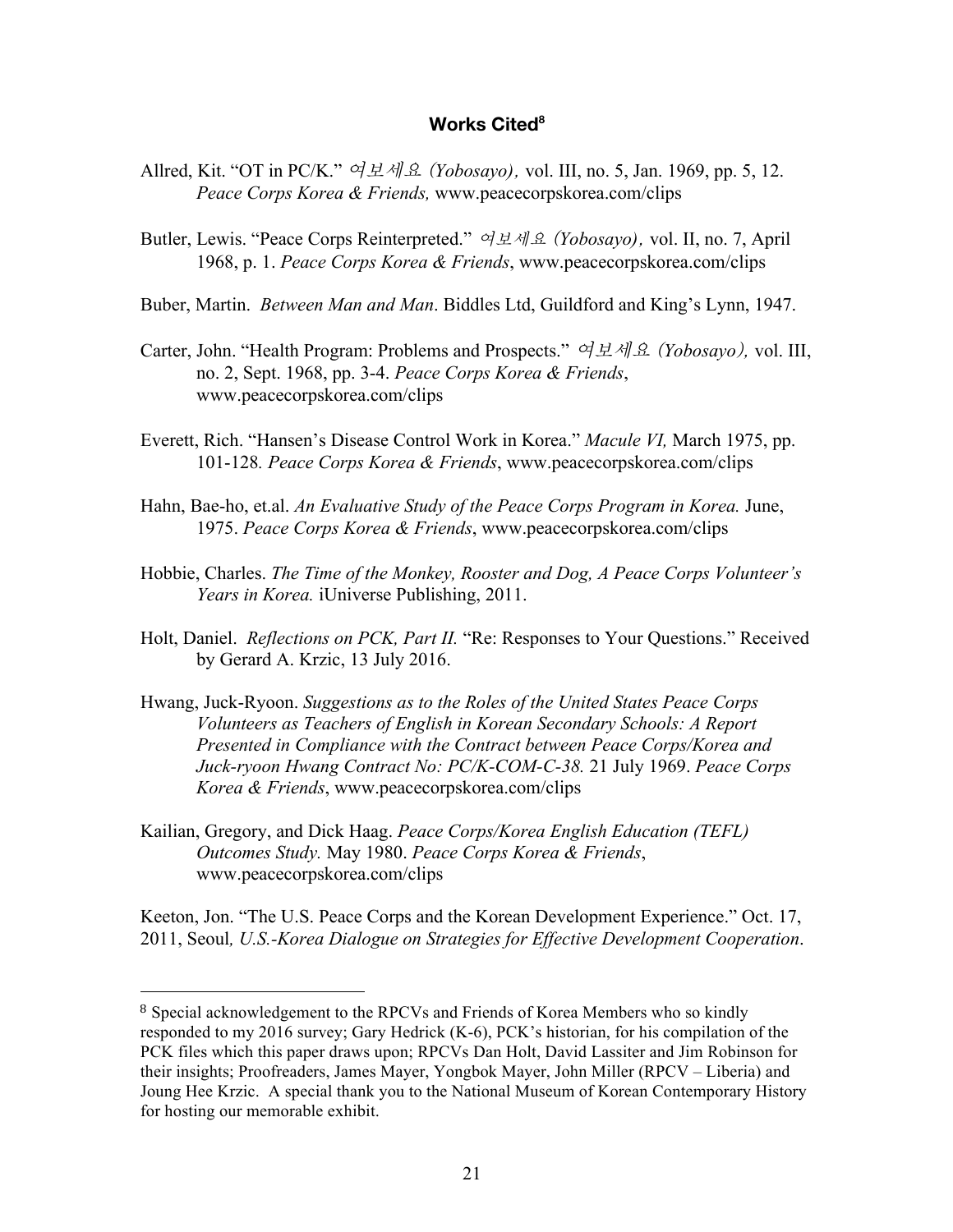Asiafoundation.org/publication/the-u-s-peace-corps-and-the-korean-developmentexperience/

- Kennedy, John F. *Inaugural Address 20 Jan. 1961*, Washington, D.C., www.jfklibrary.org/Asset-Viewer/BqXIEM9F4024ntFl7SVAjA.aspx. Address.
- "Kevin O'Donnell: National Director of Peace Corps." *Korean Economic Institute of America*.10 Oct 2012, http://www.keia.org/podcast/kevin-o'donnell-nationaldirector-peace-corps.
- *Korea Program Memorandum, 1968-1971*. *Peace Corps Korea & Friends*, www.peacecorpskorea.com/clips
- Krzic, Gerard. "Bridges of Understanding: The Peace Corps and The U.S. Korea Alliance." *Korea Economic Institute.* 3 Oct. 2013, /blog.keia.org/2013/10/bridges-of-understanding-the-peace-corps-the-u-s-koreaalliance/
- Kun, In Je, et al. "Preschool B.C.G. Vaccination in a Rural Area." In *Tubercule,* vol. 3, 1975/1976, XXXVII Reprints, Appendix G, pp. 28-38. *Peace Corps Korea & Friends*, www.peacecorpskorea.com/clips
- Lane, Rod. "Yes, That's Right . . . Architecture!" 여보세요 (*Yobosayo*), vol. III, no. 2, Sept.1968, p. 4. *Peace Corps Korea & Friends*, www.peacecorpskorea.com/clips
- Lassiter, David. *Memories of PC Korea-1966.* "RE: From Gerry." Received by Gerard A. Krzic, 27 Jan. 2016.
- Lee, Myung Hwa. "Memorandum, Re: Macule I." *Macule: U.S. Peace Corps Korea.* 2 August 1974, p. 3. *Peace Corps Korea & Friends*, www.peacecorpskorea.com/clips
- Lewin, Kurt. "The Research Center for Group Dynamics at Massachusetts Institute of Technology." *Sociometry,* vol.8, issue 2, May 1945, pp. 126-35.
- Mayer, James. "Beyond 1982." *Memorandum for Perdita Huston, Regional Director/NANEAP.* 22 April 1980. *Peace Corps Korea & Friends*, www.peacecorpskorea.com/clips
- Mayer, James "A Message from the Director." 짬뽕 (*Jam Pong),* Final issue. Undated, circa 1981, p. 3. *Peace Corps Korea & Friends*, www.peacecorpskorea.com/clips
- Moura, Sandy. "Slowly But Surely." 여보세요 (*Yobosayo*), vol. IV, no. 1, April 1970 p. 15. *Peace Corps Korea & Friends*, www.peacecorpskorea.com/clips